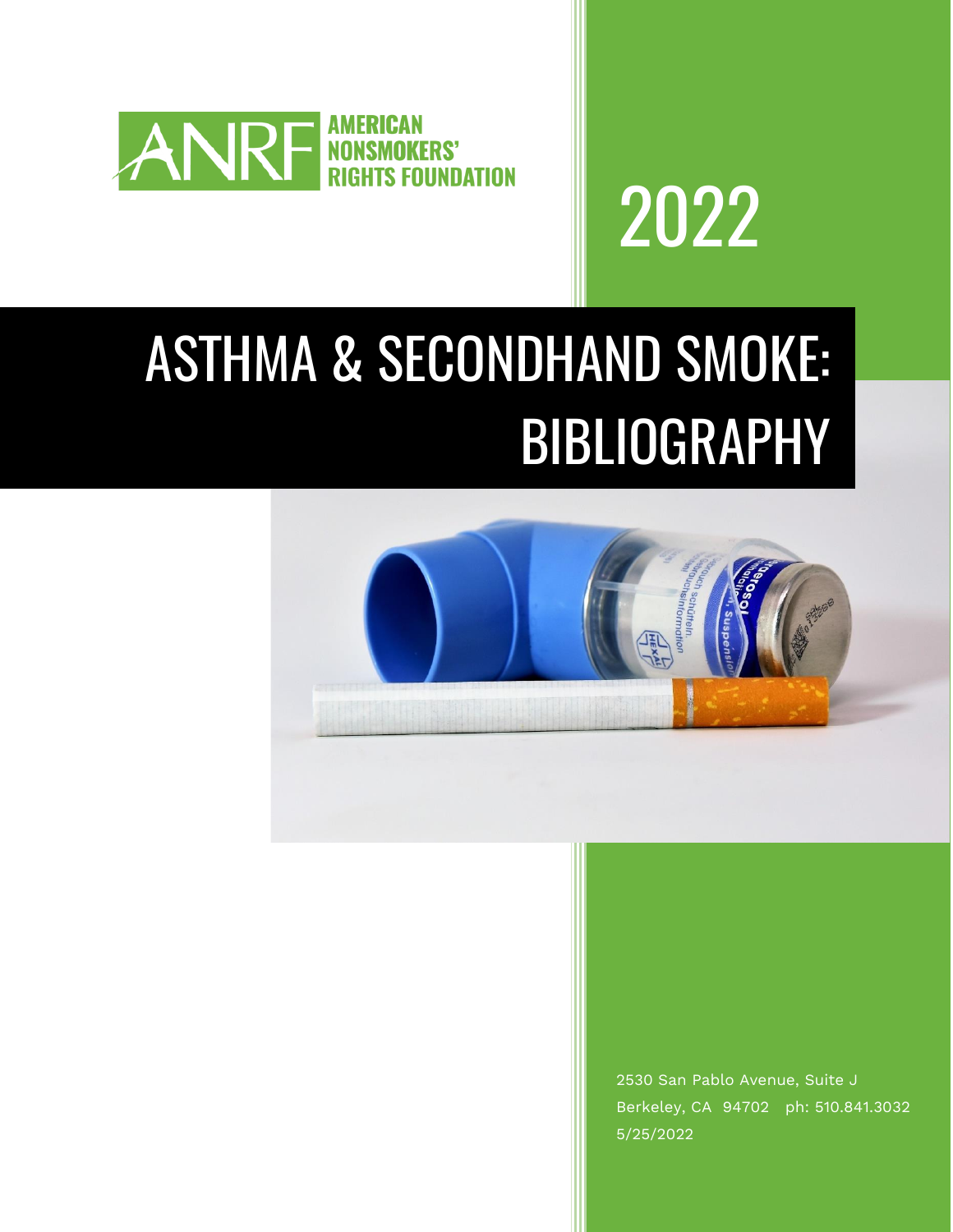## ASTHMA & SECONDHAND SMOKE

## RESEARCH BIBLIOGRAPHY

**This partial bibliography of studies is provided for informational purposes only. It should not be considered to replace medical advice from your physician, nor should it be considered as a list of every existing study on this topic.** The ANR Foundation is unable to provide copies of any of the studies. Links to either the study's abstract or full text are provided when available. The citations referenced below are presented without comment regarding the source, including any potential conflict of interest. Due diligence is recommended in researching the source of any given study before relying on its conclusions.

Becerra, B.J.; Arias, D.; Becerra, M.B., "[Sex-specific association between](https://www.mdpi.com/1660-4601/19/9/5036)  [environmental tobacco smoke exposure and asthma severity among adults](https://www.mdpi.com/1660-4601/19/9/5036)  [with current asthma](https://www.mdpi.com/1660-4601/19/9/5036)," International Journal of Environmental Research and Public Health 19(9): 5036, April 21, 2022.

Clawson, A.H.; Ruppe, N.M.; Nwankwo, C.N.; Blair, A.L., "[Profiles of nicotine and](https://doi.org/10.1080/08964289.2020.1763904)  [cannabis exposure among young adults with asthma](https://doi.org/10.1080/08964289.2020.1763904)," Behavioral Medicine 48(1): 18-30, January-March 2022.

Kaviany, P.; Senter, J.P.; Collaco, J.M.; Corrigan, A.E.; Brigham, E.; Wood, M.; Woo, H.; Liu, C.; Koehl, R.; Galiatsatos, P.; Koehler, K.; Hansel, N.; McCormack, M., "Spatial analysis of tobacco outlet density on [secondhand](https://doi.org/10.1136/tobaccocontrol-2021-056878) smoke exposure and asthma health among children in [Baltimore](https://doi.org/10.1136/tobaccocontrol-2021-056878) City," Tobacco Control [Epub ahead of print], January 19, 2022.

Roberts, J.; Chow, J.; Trivedi, K., "[Adult-onset](https://dx.doi.org/10.7759%2Fcureus.19190) asthma associated with e[cigarette](https://dx.doi.org/10.7759%2Fcureus.19190) use," Cureus 13(11): e19190, November 1, 2021.

Korsbæk, N.; Landt, E.M.; Dahl, M., "[Second-hand](https://doi.org/10.2147/JAA.S328748) smoke exposure associated with risk of respiratory [symptoms,](https://doi.org/10.2147/JAA.S328748) asthma, and COPD in 20,421 adults from the general [population](https://doi.org/10.2147/JAA.S328748)," Journal of Asthma and Allergy 14: 1277-1284, October 28, 2021.

Wada, T.; Adachi, Y.; Murakami, S.; Ito, Y.; Itazawa, T.; Tsuchida, A.; Matsumura, K.; Hamazaki, K.; Inadera, H., "Maternal exposure to smoking and infant's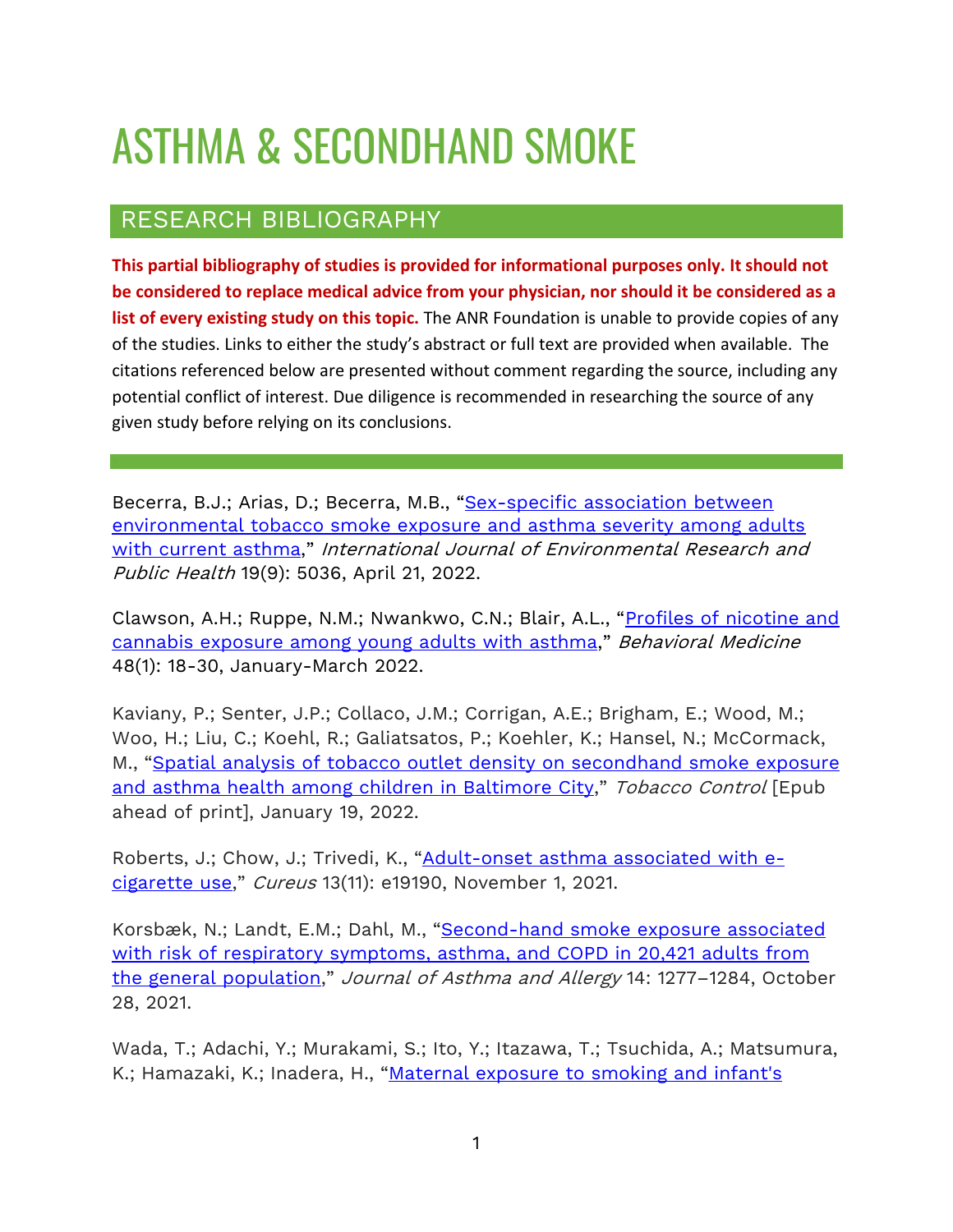[wheeze and asthma: Japan Environment and Children's Study](https://doi.org/10.1016/j.alit.2021.04.008)," Allergology International 70(4): 445-451, October 2021.

Kılıç, M.; Alataş, Ş.Ö.; Taşkın, E.; Aydın, S.; Kaya, M.O., "[Evaluation](https://doi.org/10.24953/turkjped.2021.03.007) of [serum/salivary](https://doi.org/10.24953/turkjped.2021.03.007) levels of carnosine and cotinine in recurrent wheezing of young children with passive [smoking](https://doi.org/10.24953/turkjped.2021.03.007)," Turkish Journal of Pediatrics 63(3): 404-416, 2021.

Chand, B.R.; Hosseinzadeh, H., "[Association between e-cigarette use and](https://doi.org/10.1080/02770903.2021.1971703)  [asthma: a systematic review and meta-analysis](https://doi.org/10.1080/02770903.2021.1971703)," Journal of Asthma [Epub ahead of print], August 25, 2021.

Jung, J.; Park, H.J.; Jung, M., "Association between parental [cotinine-verified](https://doi.org/10.3346/jkms.2021.36.e193) smoking status and childhood asthma: a [population-based](https://doi.org/10.3346/jkms.2021.36.e193) nationally [representative](https://doi.org/10.3346/jkms.2021.36.e193) analysis," Journal of Korean Medical Science 36(30): e193, August 2, 2021.

To, T.; Fong, I.; Zhu, J.; McGihon, R.; Zhang, K.; Terebessy, E., "*Effect of [smoke](http://dx.doi.org/10.1136/bmjopen-2020-048137)*free legislation on [respiratory](http://dx.doi.org/10.1136/bmjopen-2020-048137) health services use in children with asthma: a [population-based](http://dx.doi.org/10.1136/bmjopen-2020-048137) open cohort study in Ontario, Canada," BMJ Open 11(8): e048137, August 2021.

Mackay, D.F.; Turner, S.W.; Semple, S.E.; Dick, S.; Pell, J.P., "[Associations](https://doi.org/10.1016/S2468-2667(21)00129-8)  [between smoke-free vehicle legislation and childhood admissions to hospital](https://doi.org/10.1016/S2468-2667(21)00129-8)  [for asthma in Scotland: an interrupted time-series analysis of whole](https://doi.org/10.1016/S2468-2667(21)00129-8)[population data](https://doi.org/10.1016/S2468-2667(21)00129-8)," Lancet [Epub ahead of print] July 15, 2021.

Deng, X.; Thurston, G.; Zhang, W.; Ryan, I.; Jiang, C.; Khwaja, H.; Romeiko, X.; Marks, T.; Ye, B.; Qu, Y.; Lin, S., "Application of data science methods to [identify school and home risk factors for asthma and allergy-related](https://doi.org/10.1016/j.scitotenv.2020.144746)  [symptoms among children in New York](https://doi.org/10.1016/j.scitotenv.2020.144746)," Science of the Total Environment 770: 144746, May 20, 2021.

Xie, L.; Atem, F.; Gelfand, A.; Bauer, C.; Messiah, S.E., "[United](https://doi.org/10.1080/02770903.2019.1709868) States prevalence of pediatric asthma by environmental [tobacco smoke exposure,](https://doi.org/10.1080/02770903.2019.1709868)  [2016-2017](https://doi.org/10.1080/02770903.2019.1709868)," Journal of Asthma 58(4): 430-437, April 2021.

Scherman, A.; Spindel, E.R.; Park, B.; Tepper, R.; Erikson, D.W.; Morris, C.; McEvoy, C.T., "Maternal prenatal hair cortisol is [associated](https://doi.org/10.3390/ijerph18052764) with child wheeze among mothers and infants with tobacco smoke [exposure](https://doi.org/10.3390/ijerph18052764) and who face high [socioeconomic](https://doi.org/10.3390/ijerph18052764) adversity," International Journal of Environmental Research and Public Health 18(5): 2764, March 9, 2021.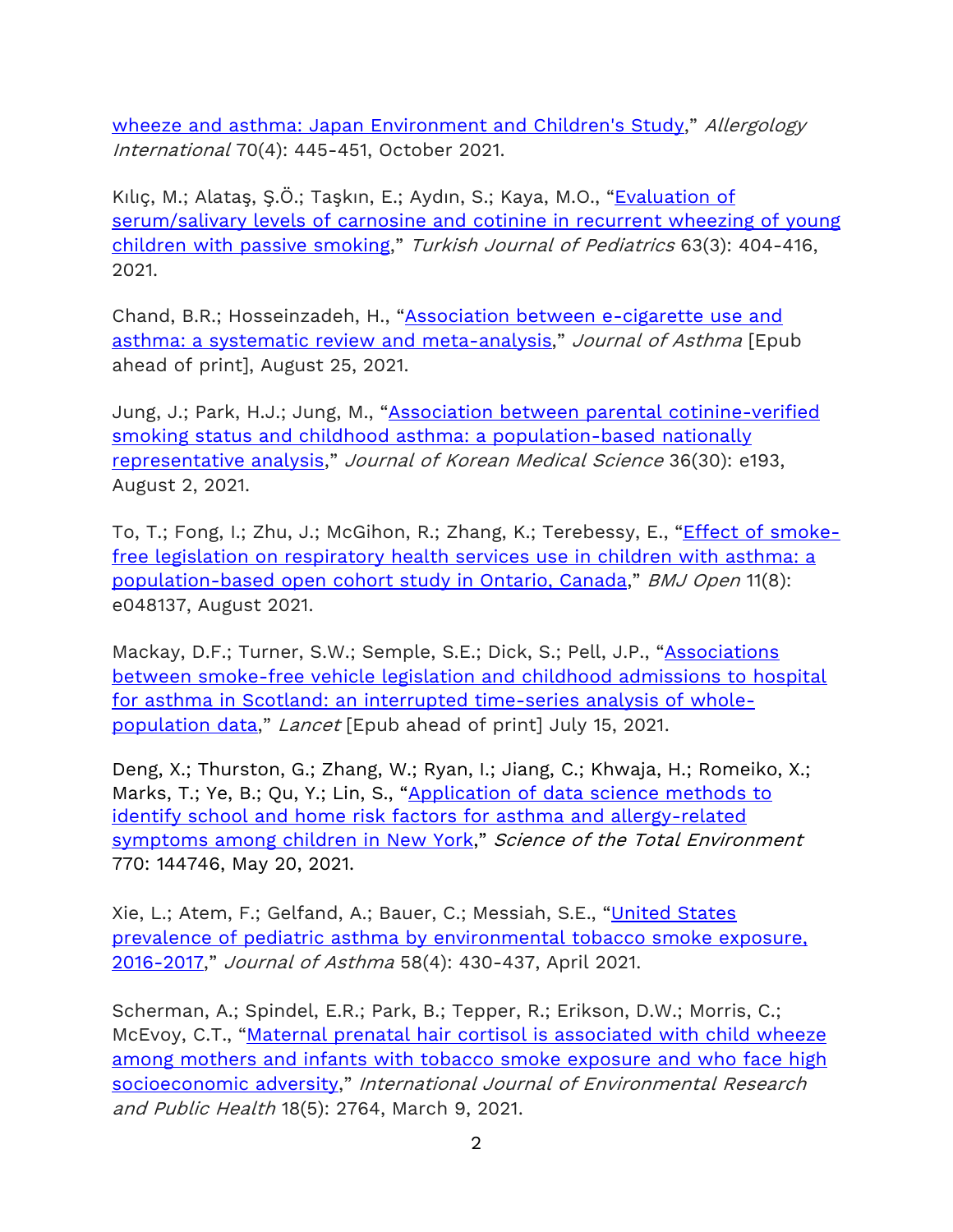Wawrzyniak, A.; Lipińska-Opałka, A.; Kalicki, B.; Kloc, M., "[The effect of passive](https://doi.org/10.1080/10826084.2020.1869263)  [exposure to tobacco smoke on the immune response in children with](https://doi.org/10.1080/10826084.2020.1869263)  [asthma](https://doi.org/10.1080/10826084.2020.1869263)," Substance Use and Misuse 56(3): 424-430, 2021.

Hynes, H.P.; Brugge, D.; Osgood, N.D.; Snell, J.; Vallarino, J.; Spengler, J., "[Investigations](https://doi.org/10.1515/reveh-2004-19-3-407) into the indoor environment and respiratory health in Boston Public [Housing](https://doi.org/10.1515/reveh-2004-19-3-407)," Reviews on Environmental Health 19(3-4): 271-290, February 20, 2021.

Tieskens, K.F.; Milando, C.W.; Underhill, L.J.; Vermeer, K.; Levy, J.I.; Fabian, M.P ., "The impact of energy retrofits on pediatric asthma [exacerbation](https://dx.doi.org/10.1186%2Fs12940-021-00699-x) in a Boston [multi-family](https://dx.doi.org/10.1186%2Fs12940-021-00699-x) housing complex: a systems science approach," Environmental Health 20(1): 14, February 14, 2021.

Imura, Y.; Tabuchi, T., "[Exposure to secondhand heated-tobacco-product](https://doi.org/10.3390/ijerph18041766)  [aerosol may cause similar Incidence of asthma attack and chest pain to](https://doi.org/10.3390/ijerph18041766)  [secondhand cigarette exposure: the JASTIS 2019 Study](https://doi.org/10.3390/ijerph18041766)," International Journal of Environmental Research and Public Health 18(4): 1766, February 11, 2021.

Alanazi, A.M.M.; Algahtani, M.M.; Lein, Jr., D.H.; Ford, E.W., "The relationship [between asthma diagnosis and e-cigarette use among youth and young](https://doi.org/10.1080/02770903.2021.1879849)  [adults: the mediation effects of anxiety, depression, and impulsivity and the](https://doi.org/10.1080/02770903.2021.1879849)  [moderation effects of substance use](https://doi.org/10.1080/02770903.2021.1879849)," Journal of Asthma [Epub ahead of print], January 25, 2021.

Christian, W.J.; Walker, C.J., "[Estimating the population attributable fraction of](https://doi.org/10.1080/10826084.2020.1868002)  [asthma due to electronic cigarette use and other risk factors using Kentucky](https://doi.org/10.1080/10826084.2020.1868002)  [Behavioral Risk Factor Survey Data, 2016-2017](https://doi.org/10.1080/10826084.2020.1868002)," Substance Use & Misuse [Epub ahead of print], January 17, 2021.

Boykan, R.; Walley, S., "Asthma to EVALI: tobacco use is a [pediatric](https://doi.org/10.1542/hpeds.2020-003715) problem," Hospital Pediatrics 11(1): 106-108, January 2021.

Johansson, E.; Martin, L.J.; He, H.; Chen, X.; Weirauch, M.T.; Kroner, J.W.; Khurana Hershey, G.K.; Biagini, J.M., "[Secondhand smoke and NFE2L2](https://doi.org/10.1111/cea.13815)  [genotype interaction increases pediatric asthma risk and severity](https://doi.org/10.1111/cea.13815)," Clinical & Experimental Allergy [Epub ahead of print], December 31, 2020.

Jassal, M.S.; Lewis-Land, C.; Thompson, R.E.; Butz, A., "Linkage of maternal [caregiver smoking behaviors on environmental and clinical outcomes of](https://doi.org/10.3390/ijerph17228502)  [children with asthma: a post-hoc analysis of a financial incentive trial](https://doi.org/10.3390/ijerph17228502)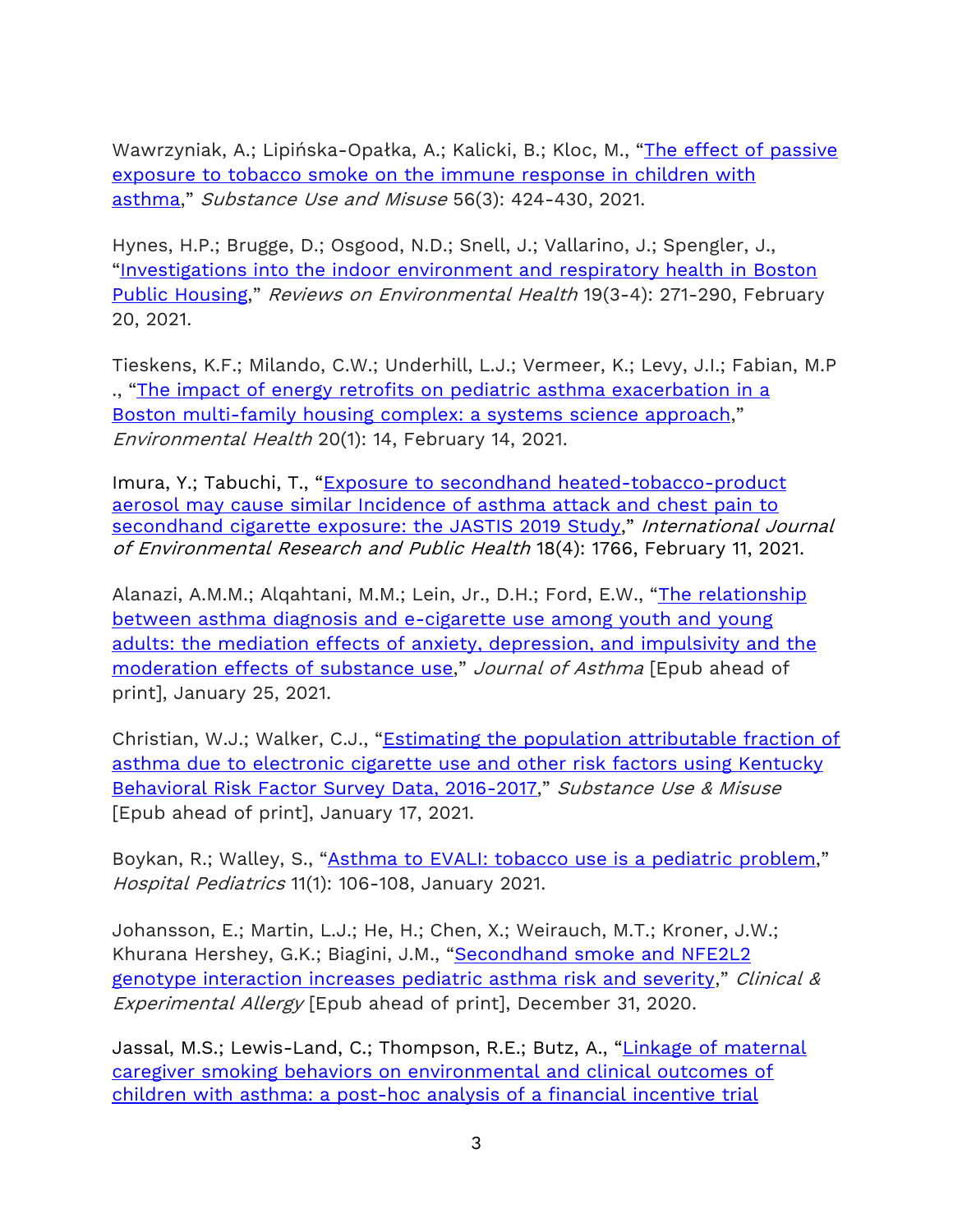[targeting reduction in pediatric](https://doi.org/10.3390/ijerph17228502) tobacco smoke exposures," International Journal of Environmental Research and Public Health 17(22): 8502, November 17, 2020.

Alnajem, A.; Redha, A.; Alroumi, D.; Alshammasi, A.; Ali, M.; Alhussaini, M.; Almutairi, W.; Esmaeil, A.; Ziyab, A.H., "Use of [electronic](https://doi.org/10.1186/s12931-020-01569-9) cigarettes and [secondhand](https://doi.org/10.1186/s12931-020-01569-9) exposure to their aerosols are associated with asthma symptoms among adolescents: a [cross-sectional](https://doi.org/10.1186/s12931-020-01569-9) study," Respiratory Research 21(1): 300, November 16, 2020.

von Mutius, E.; Smits, H.H., "[Primary prevention of asthma: from risk and](https://doi.org/10.1016/S0140-6736(20)31861-4)  [protective factors to targeted strategies for prevention](https://doi.org/10.1016/S0140-6736(20)31861-4)," Lancet Asthma [Epub ahead of print], September 7, 2020.

Entwistle, M.R.; Valle, K.; Schweizer, D.; Cisneros, R., "[Electronic](https://doi.org/10.1080/02770903.2020.1805751) cigarette (ecigarette) use and frequency of asthma symptoms in adult [asthmatics](https://doi.org/10.1080/02770903.2020.1805751) in [California](https://doi.org/10.1080/02770903.2020.1805751)," Journal of Asthma [Epub ahead of print], August 28, 2020.

Lin, Y.T.; Lin, M.H.; Wu, K.Y.; Lee, Y.L., "[Secondhand](https://doi.org/10.1016/j.anai.2020.08.014) smoke effects on [rhinoconjunctivitis](https://doi.org/10.1016/j.anai.2020.08.014) and sleep quality in an adolescent asthma study," Annals of Allergy, Asthma & Immunology [Epub ahead of print], August 11, 2020.

Akar-Ghibril, N.; Phipatanakul, W., "The indoor environment and childhood [asthma](https://doi.org/10.1007/s11882-020-00941-5)," Current Allergy and Asthma Reports 20(9): 43, June 16, 2020.

Brooks, J.L.; Asafu-Adjei, J.; Currin, E.G.; Beeber, L.S., "[Exploring a broader](https://doi.org/10.1002/nur.22020)  [context of the home environment and its relationship with asthma control in](https://doi.org/10.1002/nur.22020)  [American Indian children](https://doi.org/10.1002/nur.22020),"

Research in Nursing & Health 43(3): 218-229, June 2020.

Keogan, S.; Alonso, T.; Sunday, S.; Tigova, O.; Fernández, E.; López, M.J.; Gallus, S.; Semple, S.; Tzortzi, A.; Boffi, R.; Gorini, G.; López-Nicolás, Á.; Radu-Loghin, C.; Soriano, J.B.; Clancy, L., "Lung function changes in patients with [chronic obstructive pulmonary disease \(COPD\) and asthma exposed to](https://doi.org/10.1080/02770903.2020.1766062)  [secondhand smoke in outdoor areas](https://doi.org/10.1080/02770903.2020.1766062)," Journal of Asthma [Epub ahead of print], May 22, 2020.

Wills, T. A.; Choi, K.; Pagano, I., "E-cigarette use associated with asthma [independent of cigarette smoking and marijuana in a 2017 national sample of](https://doi.org/10.1016/j.jadohealth.2020.03.001)  [adolescents](https://doi.org/10.1016/j.jadohealth.2020.03.001)," Journal of Adolescent Health [Epub ahead of print], April 24, 2020.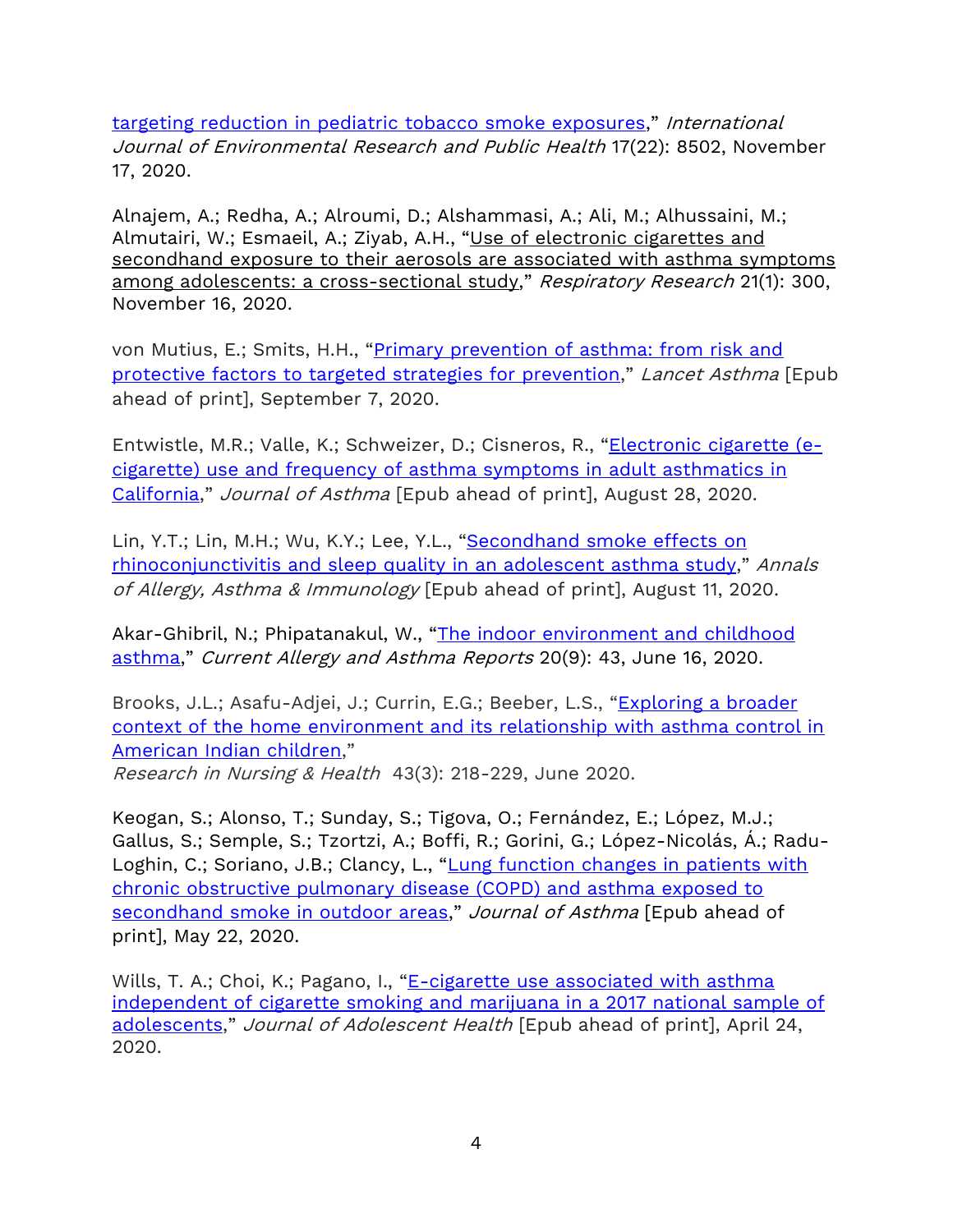Bradicich, M.; Schuurmans, M.M., "Smoking status and second-hand smoke [biomarkers in COPD, asthma and healthy controls](https://dx.doi.org/10.1183%2F23120541.00192-2019)," ERJ Open Research 6(2):00192-2019, April 2020.

Shao, Y.; Zhang, Y.; Liu, M.; Fernandez-Beros, M.E.; Qian, M.; Reibman, J., "[Gene-environment interaction between the IL1RN variants and childhood](https://doi.org/10.3390/ijerph17062036)  [environmental tobacco smoke exposure in asthma risk](https://doi.org/10.3390/ijerph17062036)," International Journal of Environmental Research and Public Health 17(6): 2036, March 19, 2020.

Lima, L.L.; Cruz, C.M.S.; Fernandes, A.G.O.; Pinheiro, G.P.; Souza-Machado, C.; Lima, V.B.; Mello, L.M.; Cruz, A.A., "Exposure to secondhand smoke among [patients with asthma: a cross-sectional study](http://www.scielo.br/scielo.php?script=sci_arttext&pid=S1679-45082020000100231&lng=en&nrm=iso&tlng=en)," Einstein 18: eAO4781 January 27, 2020.

Brooks, C.C.; Martin, L.J.; Pilipenko, V.; He, H.; LeMasters, G.K.; Lockey, J.E.; Bernstein, D.I.; Ryan, P.H.; Khurana Hershey, G.K.; Biagini Myers, J.M., "[NAT1](https://doi.org/10.1080/02770903.2019.1694941) genetic variation increases asthma risk in children with [secondhand](https://doi.org/10.1080/02770903.2019.1694941) smoke [exposure](https://doi.org/10.1080/02770903.2019.1694941)," Journal of Asthma [Epub ahead of print], December 2019.

Seth, D.; Saini, S.; Poowuttikul, P., "Pediatric [inner-city](https://doi.org/10.1016/j.pcl.2019.06.012) asthma," Pediatric Clinics of North America 66(5): 967-979, October 2019.

Chau-Etchepare, F.; Hoerger, J.L.; Kuhn, B.T.; Zeki, A.A.; Haczku, A.; Louie, S.; Kenyon, N.J.; Davis, C.E.; Schivo, M., "Viruses and non-allergen [environmental](http://dx.doi.org/10.1136/jim-2019-001000) [triggers](http://dx.doi.org/10.1136/jim-2019-001000) in asthma,"

Journal of Investigative Medicine 67(7): 1029-1041, October 2019.

Butz, A.M.; Tsoukleris, M.; Bollinger, M.E.; Jassal, M.; Bellin, M.H.; Kub, J.; Mudd, S.; Ogborn, C.J.; Lewis-Land, C.; Thompson, R.E. "Association between second [hand smoke \(SHS\) exposure and caregiver stress in children with poorly](https://doi.org/10.1080/02770903.2018.1509989)  [controlled asthma](https://doi.org/10.1080/02770903.2018.1509989)," Journal of Asthma 56(9): 915-926, September 2019.

Kronzer, V.L.; Crowson, C.S.; Sparks, J.A.; Vassallo, R.; Davis, III, J.M., "[Investigating asthma, allergic disease, passive smoke exposure, and risk of](https://doi.org/10.1002/art.40858)  [rheumatoid arthritis](https://doi.org/10.1002/art.40858)," Arthritis & Rheumatology 71(8): 1217-1224, August 2019.

Bobrowska-Korzeniowska, M.; Stelmach, I.; Brzozowska, A.; Jerzyńska, J.; Mitał, M.; Stelmach, W., "The effect of passive smoking on exhaled nitric oxide [in asthmatic children](https://doi.org/10.1016/j.niox.2019.01.012)," Nitric Oxide 86: 48-53, May 1, 2019.

Jing, W.; Wang, W.; Liu, Q., "[Passive smoking induces pediatric asthma by](https://doi.org/10.1038/s41390-019-0276-0)  [affecting the balance of Treg/Th17 cells](https://doi.org/10.1038/s41390-019-0276-0)," Pediatric Research 85(4): 469-476, March 2019.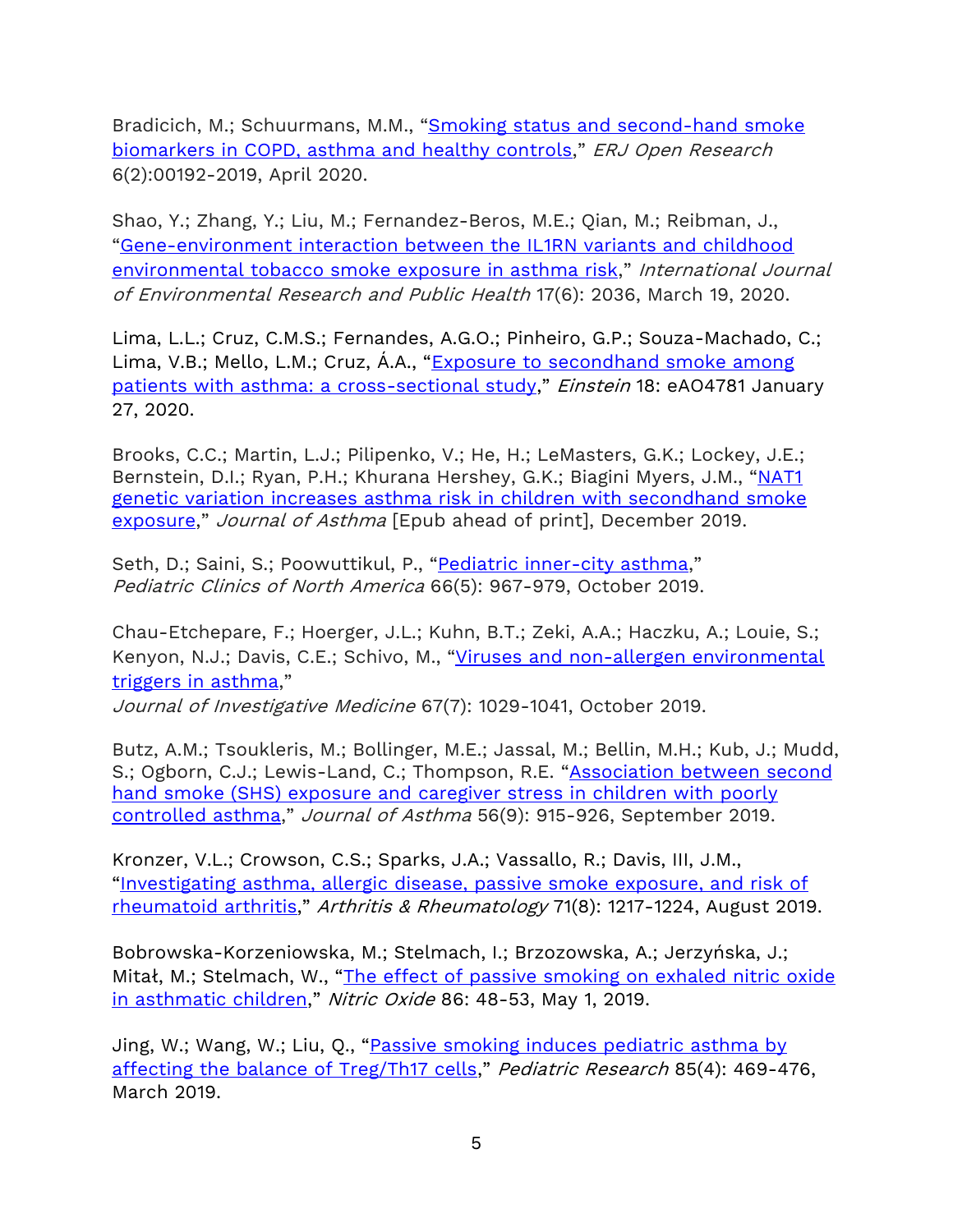Willis, A.L.; Moss, A.; Torok, M.; Lowary, M.; Klein, J.D.; Wilson, K.M., "Smoke [exposure, cytokine levels, and asthma visits in children hospitalized for](http://hosppeds.aappublications.org/content/early/2018/12/05/hpeds.2018-0067.long?sso=1&sso_redirect_count=2&nfstatus=401&nftoken=00000000-0000-0000-0000-000000000000&nfstatusdescription=ERROR%3A%20No%20local%20token&nfstatus=401&nftoken=00000000-0000-0000-0000-000000000000&nfstatusdescription=ERROR%3a+No+local+token)  [bronchiolitis](http://hosppeds.aappublications.org/content/early/2018/12/05/hpeds.2018-0067.long?sso=1&sso_redirect_count=2&nfstatus=401&nftoken=00000000-0000-0000-0000-000000000000&nfstatusdescription=ERROR%3A%20No%20local%20token&nfstatus=401&nftoken=00000000-0000-0000-0000-000000000000&nfstatusdescription=ERROR%3a+No+local+token)," Hospital Pediatrics [Epub ahead of print], December 2018.

Bayly, J.E.; Bernat, D.; Porter, L.; Choi, K., "Secondhand exposure to aerosols [from electronic nicotine delivery systems and asthma exacerbations among](https://journal.chestnet.org/article/S0012-3692(18)32584-4/pdf)  [youth with asthma](https://journal.chestnet.org/article/S0012-3692(18)32584-4/pdf)," Chest [Epub ahead of print], October 22, 2018.

Clawson, A.H.; McQuaid, E.L.; Dunsiger, S.; Borrelli, B., "[Smokers with children](http://journals.sagepub.com/doi/abs/10.1177/1367493518798436?url_ver=Z39.88-2003&rfr_id=ori%3Arid%3Acrossref.org&rfr_dat=cr_pub%3Dpubmed&)  with asthma: parental perceptions about prototype intervention messages [focused on reducing child tobacco exposure and use](http://journals.sagepub.com/doi/abs/10.1177/1367493518798436?url_ver=Z39.88-2003&rfr_id=ori%3Arid%3Acrossref.org&rfr_dat=cr_pub%3Dpubmed&)," Journal of Child Health Care [Epub ahead of print], September 9, 2018.

Liu, Q.; Wang, W.; Jing, W., "[Indoor air pollution aggravates asthma in Chinese](https://www.ncbi.nlm.nih.gov/pubmed/30084260)  [children and induces the changes in serum level of miR-155](https://www.ncbi.nlm.nih.gov/pubmed/30084260)," International Journal of Environmental Research and Public Health [Epub ahead of print], August 2018.

Fagnano, M.; Thorsness, S.; Butz, A.; Halterman, J.S., "Provider counseling [about secondhand smoke exposure for urban children with persistent or](https://www.jpedhc.org/article/S0891-5245(18)30187-1/fulltext)  [poorly controlled asthma](https://www.jpedhc.org/article/S0891-5245(18)30187-1/fulltext)," Journal of Pediatric Health Care [Epub ahead of print], July 28, 2018.

Tower, C.; Butz, A.; Lewis-Land, C.; Zhu, M.; Jassal, M.S., "[Exploring the](https://www.tandfonline.com/doi/abs/10.1080/02770903.2018.1490960)  [barriers and incentive architecture for modifying smoke exposures among](https://www.tandfonline.com/doi/abs/10.1080/02770903.2018.1490960)  [asthmatics](https://www.tandfonline.com/doi/abs/10.1080/02770903.2018.1490960)," Journal of Asthma [Epub ahead of print], July 4, 2018.

Neophytou, A.M.; Oh, S.S.; White, M.J.; Mak, A.C.Y.; Hu, D.; Huntsman, S.; Eng, C.; Serebrisky, D.; Borrell, L.N.; Farber, H.J.; Meade, K.; Davis, A.; Avila, P.C.; Thyne, S.M.; Rodríguez-Cintrón, W.; Rodríguez-Santana, J.R.; Kumar, R.; Brigino-Buenaventura, E.; Sen, S.; Lenoir, M.A.; Williams, L.K.; Benowitz, N.L.; Balmes, J.R.; Eisen, E.A.; Burchard, E.G., "Secondhand smoke exposure and [asthma outcomes among African-American and Latino children with asthma](https://thorax.bmj.com/content/early/2018/06/13/thoraxjnl-2017-211383.long)," Thorax [Epub ahead of print], June 13, 2018.

Wu, T.D.; Brigham, E.P.; Peng, R.; Koehler, K.; Rand, C.; Matsui, E.C.; Diette, G.B.; Hansel, N.N.; McCormack, M.C., "[Overweight/obesity enhances](https://www.sciencedirect.com/science/article/pii/S2213219818302976?via%3Dihub)  [associations between secondhand smoke exposure and asthma morbidity in](https://www.sciencedirect.com/science/article/pii/S2213219818302976?via%3Dihub)  [children](https://www.sciencedirect.com/science/article/pii/S2213219818302976?via%3Dihub)," Journal of Allergy and Clinical Immunology: In Practice [Epub ahead of print], May 3, 2018.

Martinasek, M.P.; White, R.M.; Wheldon, C.W.; Gibson-Young, L., "[Perceptions](https://www.tandfonline.com/doi/full/10.1080/02770903.2018.1471705)  [of non-traditional tobacco products between asthmatic and non-asthmatic](https://www.tandfonline.com/doi/full/10.1080/02770903.2018.1471705)  [college students](https://www.tandfonline.com/doi/full/10.1080/02770903.2018.1471705)," Journal of Asthma [Epub ahead of print], May 1, 2018.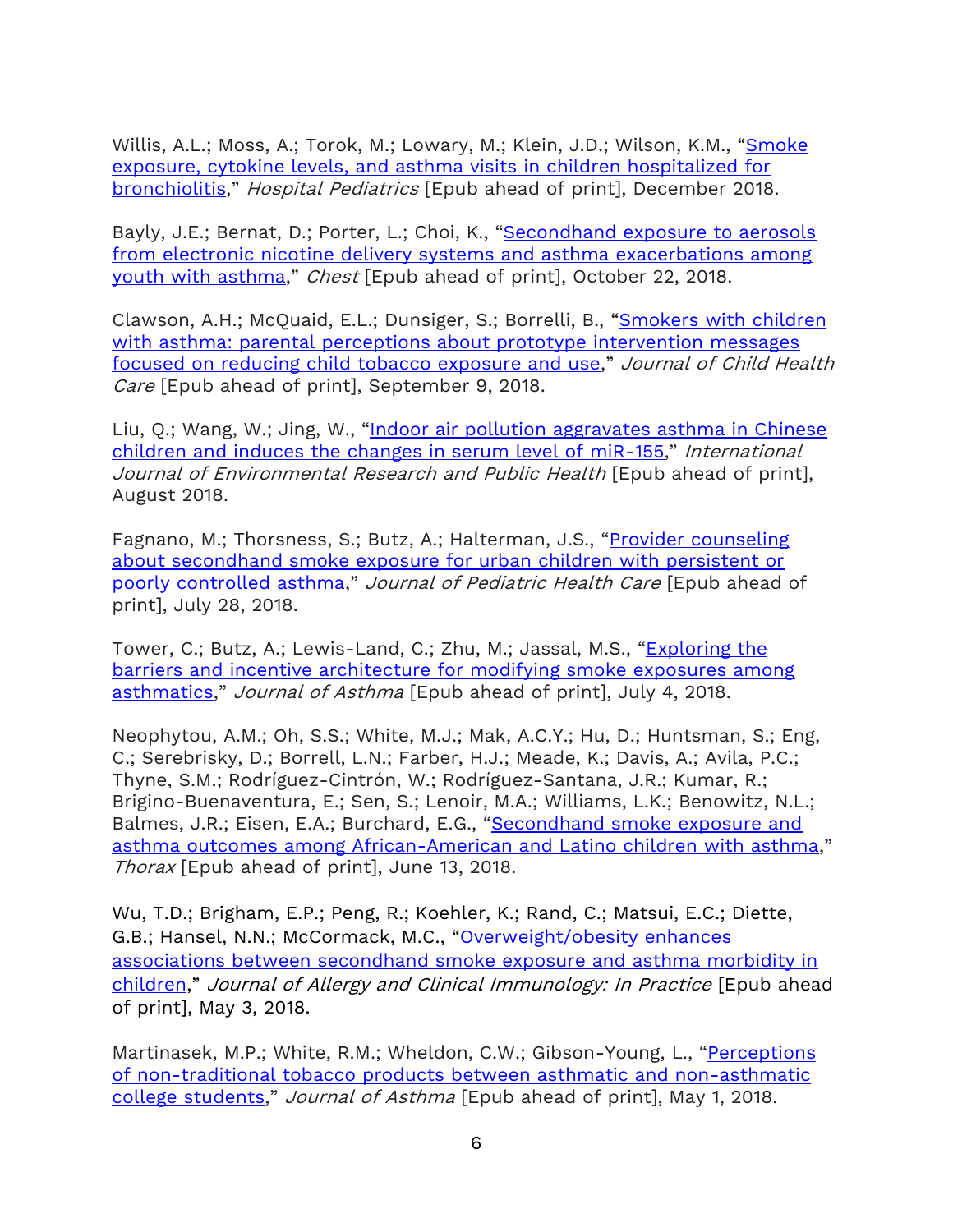Strzelak, A.; Ratajczak, A.; Adamiec, A.; Feleszko, W., "[Tobacco smoke induces](https://www.mdpi.com/1660-4601/15/5/1033)  [and alters immune responses in the lung triggering inflammation, allergy,](https://www.mdpi.com/1660-4601/15/5/1033)  [asthma and other lung diseases: a mechanistic review](https://www.mdpi.com/1660-4601/15/5/1033)," International Journal of Environmental Research and Public Health 15(5): 1033, May 2018.

Yu, M.; Mukai, K.; Tsai, M.; Galli, S.J., "Thirdhand smoke component can [exacerbate a mouse asthma model via mast cells](https://www.jacionline.org/article/S0091-6749(18)30516-5/pdf)," Journal of Allergy and Clinical Immunology [Epub ahead of print], April 17, 2018.

Merianos, A.L.; Jandarov, R.A.; Mahabee-Gittens, E.M., "[Association of](https://www.tandfonline.com/doi/full/10.1080/02770903.2018.1463379)  [secondhand smoke exposure with asthma symptoms, medication use, and](https://www.tandfonline.com/doi/full/10.1080/02770903.2018.1463379)  [healthcare utilization among asthmatic adolescents](https://www.tandfonline.com/doi/full/10.1080/02770903.2018.1463379)," Journal of Asthma [Epub ahead of print] April 11, 2018.

Wu, T.D.; Eakin, M.N.; Rand, C.S.; Brigham, E.P.; Diette, G.B.; Hansel, N.N.; McCormack, M.C., "In-home secondhand smoke exposure among urban [children with asthma: contrasting households with and without residential](https://europepmc.org/abstract/med/29883368)  [smokers](https://europepmc.org/abstract/med/29883368)," Journal of Public Health Management and Practice [Epub ahead of print], April 5, 2018.

Pattemore, P.K.; Silvers, K.M.; Frampton, C.M.; Wickens, K.; Ingham, T.; Fishwick, D.; Crane, J.; Town, G.I.; Epton, M.J., "Hair [nicotine](https://onlinelibrary.wiley.com/doi/abs/10.1002/ppul.23903) at 15 months old, tobacco [exposure](https://onlinelibrary.wiley.com/doi/abs/10.1002/ppul.23903) and wheeze or asthma from 15 months to 6 years old," Pediatric Pulmonology 53(4): 443-451, April 2018.

Kim, J.; Lee, E.; Lee, K.; Kim, K., "[Relationships between secondhand smoke](https://academic.oup.com/ntr/advance-article-abstract/doi/10.1093/ntr/nty027/4923104?redirectedFrom=fulltext)  [incursion and wheeze, rhinitis, and eczema symptoms in children living in](https://academic.oup.com/ntr/advance-article-abstract/doi/10.1093/ntr/nty027/4923104?redirectedFrom=fulltext)  [homes without smokers in multi-unit housing](https://academic.oup.com/ntr/advance-article-abstract/doi/10.1093/ntr/nty027/4923104?redirectedFrom=fulltext)," Nicotine and Tobacco Research [Epub ahead of print], March 6, 2018.

Lowe, A.A.; Bender, B.; Liu, A.H.; Solomon, T.; Kobernick, A.; Morgan, W.; Gerald, L.B., "[Environmental concerns for children with asthma on the Navajo](https://www.atsjournals.org/doi/abs/10.1513/AnnalsATS.201708-674PS?url_ver=Z39.88-2003&rfr_id=ori%3Arid%3Acrossref.org&rfr_dat=cr_pub%3Dpubmed&)  [Nation](https://www.atsjournals.org/doi/abs/10.1513/AnnalsATS.201708-674PS?url_ver=Z39.88-2003&rfr_id=ori%3Arid%3Acrossref.org&rfr_dat=cr_pub%3Dpubmed&)," Annals of the American Thoracic Society [Epub ahead of print], February 27, 2018.

Cockcroft, D.W., "[Environmental causes of asthma](https://www.thieme-connect.com/DOI/DOI?10.1055/s-0037-1606219)," Seminars in Respiratory and Critical Care Medicine 39(1):12-18, February 2018.

Hatoun, J.; Davis-Plourde, K.; Penti, B.; Cabral, H.; Kazis, L., "[Tobacco](http://pediatrics.aappublications.org/cgi/pmidlookup?view=long&pmid=29292313) control laws and [pediatric](http://pediatrics.aappublications.org/cgi/pmidlookup?view=long&pmid=29292313) asthma," Pediatrics 141(Suppl 1): S130-S136, January 2018.

Szentpetery, S.S.; Gruzieva, O.; Forno, E.; Han, Y.Y.; Bergström, A.; Kull, I.; Acosta-Pérez, E.; Colón-Semidey, A.; Alvarez, M.; Canino, G.J.; Melén, E.;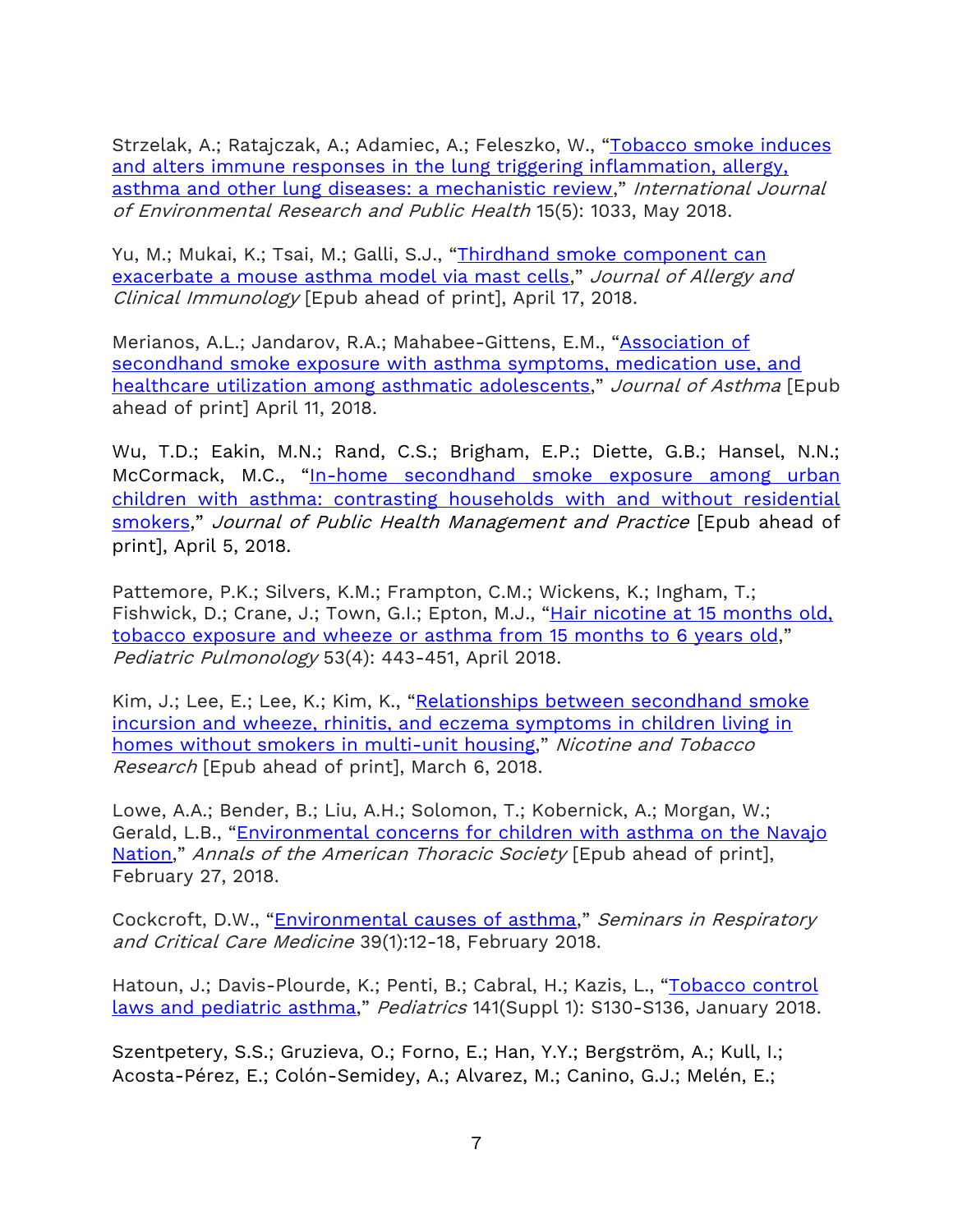Celedón, J.C., "[Combined effects of multiple risk factors on asthma in school](https://www.resmedjournal.com/article/S0954-6111(17)30369-4/fulltext)[aged children](https://www.resmedjournal.com/article/S0954-6111(17)30369-4/fulltext)," Respiratory Medicine 133: 16-21, December 2017.

Clapp, P.W.; Jaspers, I., ["Electronic cigarettes: their constituents and potential](https://dx.doi.org/10.1007/s11882-017-0747-5)  [links to asthma,](https://dx.doi.org/10.1007/s11882-017-0747-5)" Current Allergy and Asthma Reports 17(11): 79, November 2017.

Merianos, A.L.; Dixon, C.A.; Mahabee-Gittens, E.M., "Secondhand smoke [exposure, illness severity and resource utilization in pediatric emergency](https://www.ncbi.nlm.nih.gov/pmc/articles/PMC5493502/)  [department patients with respiratory illnesses](https://www.ncbi.nlm.nih.gov/pmc/articles/PMC5493502/)," Journal of Asthma 54(8): 798-806, October 2017.

Wijga, A.H.; Schipper, M.; Brunekreef, B.; Koppelman, G.H.; Gehring, U., "[Asthma](https://www.nature.com/articles/jes201675)  [diagnosis in a child and cessation of smoking in the child's home: the PIAMA](https://www.nature.com/articles/jes201675)  [birth cohort](https://www.nature.com/articles/jes201675),"

Journal of Exposure Science and Environmental Epidemiology 27(5): 521-525, September 2017.

Clawson, A.H.; McQuaid, E.L.; Borrelli B., ["Smokers who have children with](http://www.tandfonline.com/doi/abs/10.1080/02770903.2017.1339797?journalCode=ijas20) [asthma: perceptions about child secondhand smoke exposure and tobacco](http://www.tandfonline.com/doi/abs/10.1080/02770903.2017.1339797?journalCode=ijas20)  [use initiation and parental willingness to participate in child-focused tobacco](http://www.tandfonline.com/doi/abs/10.1080/02770903.2017.1339797?journalCode=ijas20)  [interventions,](http://www.tandfonline.com/doi/abs/10.1080/02770903.2017.1339797?journalCode=ijas20)" Journal of Asthma [Epub ahead of print], July 31, 2017.

Miadich, S.A.; Everhart, R.S.; Heron, K.E.; Cobb, C.O., "Medication use, sleep, [and caregiver smoking status among urban children with asthma,](http://www.tandfonline.com/doi/abs/10.1080/02770903.2017.1350969?journalCode=ijas20)" Journal of Asthma [Epub ahead of print], July 31, 2017.

Tanaka, K.; Miyake, Y.; Furukawa, S.; Arakawa, M., ["Secondhand smoke](https://tobaccoinduceddiseases.biomedcentral.com/articles/10.1186/s12971-017-0138-7)  [exposure and risk of wheeze in early childhood: a prospective pregnancy birth](https://tobaccoinduceddiseases.biomedcentral.com/articles/10.1186/s12971-017-0138-7)  [cohort study,](https://tobaccoinduceddiseases.biomedcentral.com/articles/10.1186/s12971-017-0138-7)" Tobacco Induced Diseases 15: 30, July 18, 2017.

Dai, X.; Dharmage, S.C.; Lowe, A.J.; Allen, K.J.; Thomas, P.S.; Perret, J.; Waidyatillake, N.; Matheson, M.C.; Svanes, C.; Welsh, L.; Abramson, M. J.; Lodge, C.J., "[Early smoke exposure is associated with asthma and lung](https://www.tandfonline.com/doi/abs/10.1080/02770903.2016.1253730)  [function deficits in adolescents](https://www.tandfonline.com/doi/abs/10.1080/02770903.2016.1253730)," Journal of Asthma 54(6): 662-669, 2017.

Vo, P.; Bair-Merritt, M.; Camargo, Jr., C.A.; Eisenberg, S.; Long, W., "Individual [factors, neighborhood social context and asthma at age 5 years,](http://www.tandfonline.com/doi/full/10.1080/02770903.2016.1216563)" Journal of Asthma 54(3): 265-272, 2017.

**ELanders, G.M.; Ketsche, P.; Diana, M.L.; Campbell, C., "County smoke-free** [laws and asthma discharges: evidence from 17 US states,](http://downloads.hindawi.com/journals/crj/aip/6321258.pdf*)" Canadian Respiratory Journal [Epub ahead of print], [2017?].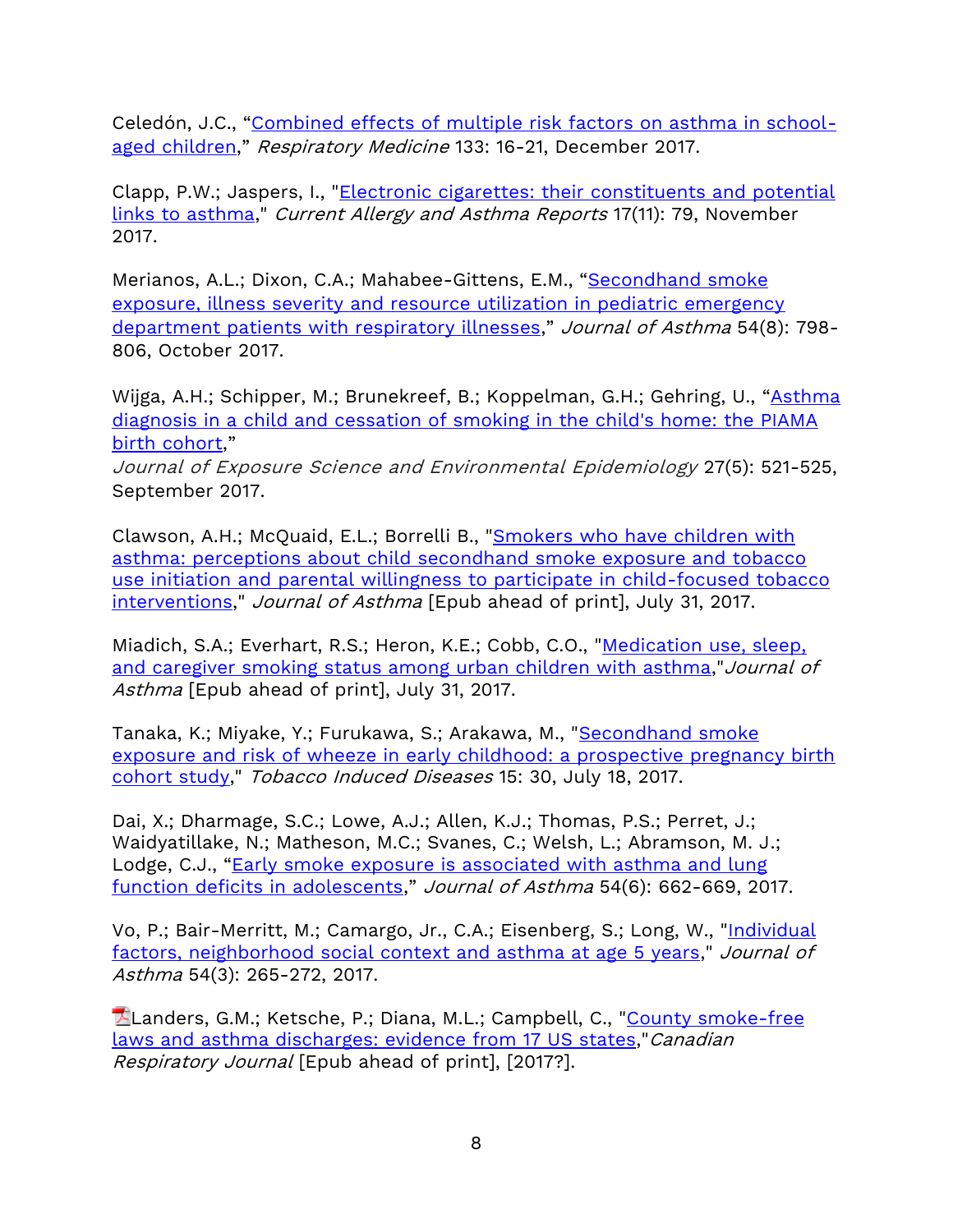Hollenbach, J.P.; Schifano, E.D.; Hammel, C.; Cloutier, M.M., "Exposure to [secondhand smoke and asthma severity among children in Connecticut,](http://journals.plos.org/plosone/article?id=10.1371/journal.pone.0174541)" PLoS One 12(3): e01745412017, March 31, 2017.

Milanzi, E.B.; Brunekreef, B.; Koppelman, G.H.; Wijga, A.H.; van Rossem, L.; Vonk, J.M.; Smit, H.A.; Gehring, U., ["Lifetime secondhand smoke exposure and](https://www.ncbi.nlm.nih.gov/pmc/articles/PMC5324208/)  [childhood and adolescent asthma: findings from the PIAMA](https://www.ncbi.nlm.nih.gov/pmc/articles/PMC5324208/)  [cohort,](https://www.ncbi.nlm.nih.gov/pmc/articles/PMC5324208/)" Environmental Health 16(1): 14, February 23, 2017.

Hu, L.W.; Yang, M.; Chen, S.; Shah, K.; Hailegiorgis, Y.; Burgens, R.; Vaughn, M.; Huang, J.; Xaverius, P.; Paul, G.; Morawska, L.; Lu, T.; Lin, S.; Zhong, S.Q.; Kong, M.L.; Xie, Y.Q.; Hao, Y.T.; Zeng, X.W.; Qian, Z.; Dong, G.H., "Effects of in utero [and postnatal exposure to secondhand smoke on lung function by gender and](https://www.ncbi.nlm.nih.gov/pubmed/28092910)  [asthma status: The Seven Northeastern Cities \(SNEC\)](https://www.ncbi.nlm.nih.gov/pubmed/28092910)  [Study,](https://www.ncbi.nlm.nih.gov/pubmed/28092910)" Respiration [Epub ahead of print], January 17, 2017.

Snodgrass, A.M.; Tan, P.T.; Soh, S.E.; Goh, A.; Shek, L.P.; van Bever, H.P.; Gluckman, P.D.; Godfrey, K.M.; Chong, Y.S.; Saw, S.M.; Kwek, K.; Teoh, O.H., ["Tobacco smoke exposure and respiratory morbidity in young](http://tobaccocontrol.bmj.com/content/early/2015/10/26/tobaccocontrol-2015-052383.abstract)  [children,](http://tobaccocontrol.bmj.com/content/early/2015/10/26/tobaccocontrol-2015-052383.abstract)" Tobacco Control [Epub ahead of print], December 22, 2016.

Lee, S.L.; Wong, W.H.S.; Lau, Y.L., ["Smoke-free legislation reduces hospital](http://tobaccocontrol.bmj.com/content/25/e2/e90.abstract?etoc)  [admissions for childhood lower respiratory tract infection,](http://tobaccocontrol.bmj.com/content/25/e2/e90.abstract?etoc)" Tobacco Control 25(e2): e90-e94, December 2016.

Ciaccio, C.E.; Gurley-Calvez, T.; Shireman, T.I., "Indoor tobacco legislation is [associated with fewer emergency department visits for asthma exacerbation](http://www.annallergy.org/article/S1081-1206(16)31165-6/abstract)  [in children,](http://www.annallergy.org/article/S1081-1206(16)31165-6/abstract)" Annals of Allergy, Asthma, & Immunology117(6): 641–645, December 2016.

Puranik, S.; Forno, E.; Bush, A.; Celedón, J.C., "Predicting severe asthma [exacerbations in children,](http://www.atsjournals.org/doi/abs/10.1164/rccm.201606-1213PP?url_ver=Z39.88-2003&rfr_id=ori:rid:crossref.org&rfr_dat=cr_pub=pubmed&#.V_5yjMmo6io)" American Journal of Respiratory and Critical Care Medicine [Epub ahead of print], October 6, 2016.

Liu, A.H.; Babineau, D.C.; Krouse, R.Z.; Zoratti, E.M.; Pongracic, J.A.; O'Connor, G.T.; Wood, R.A.; Khurana Hershey, G.K.; Kercsmar, C.M.; Gruchalla, R.S.; Kattan, M.; Teach, S.J.; Makhija, M.; Pillai, D.; Lamm, C.I.; Gern, J.E.; Sigelman, S.M.; Gergen, P.J.; Togias, A.; Visness, C.M.; Busse, W.W., ["Pathways through](http://www.jacionline.org/article/S0091-6749(16)30884-3/fulltext)  [which asthma risk factors contribute to asthma severity in inner-city](http://www.jacionline.org/article/S0091-6749(16)30884-3/fulltext)  [children,](http://www.jacionline.org/article/S0091-6749(16)30884-3/fulltext)" Journal of Allergy and Clinical Immunology 138(4): 1042-1050, October 2016.

Sherburne Hawkins, S.; Hristaveka, S.; Gottlieb, M.; Baum, C.F., ["Reduction in](http://www.sciencedirect.com/science/article/pii/S009174351630130X)  [emergency department visits for children's asthma, ear infections, and](http://www.sciencedirect.com/science/article/pii/S009174351630130X)  [respiratory infections after the introduction of state smoke-free](http://www.sciencedirect.com/science/article/pii/S009174351630130X)  [legislation,](http://www.sciencedirect.com/science/article/pii/S009174351630130X)" Preventive Medicine 89: 278-285, August 2016.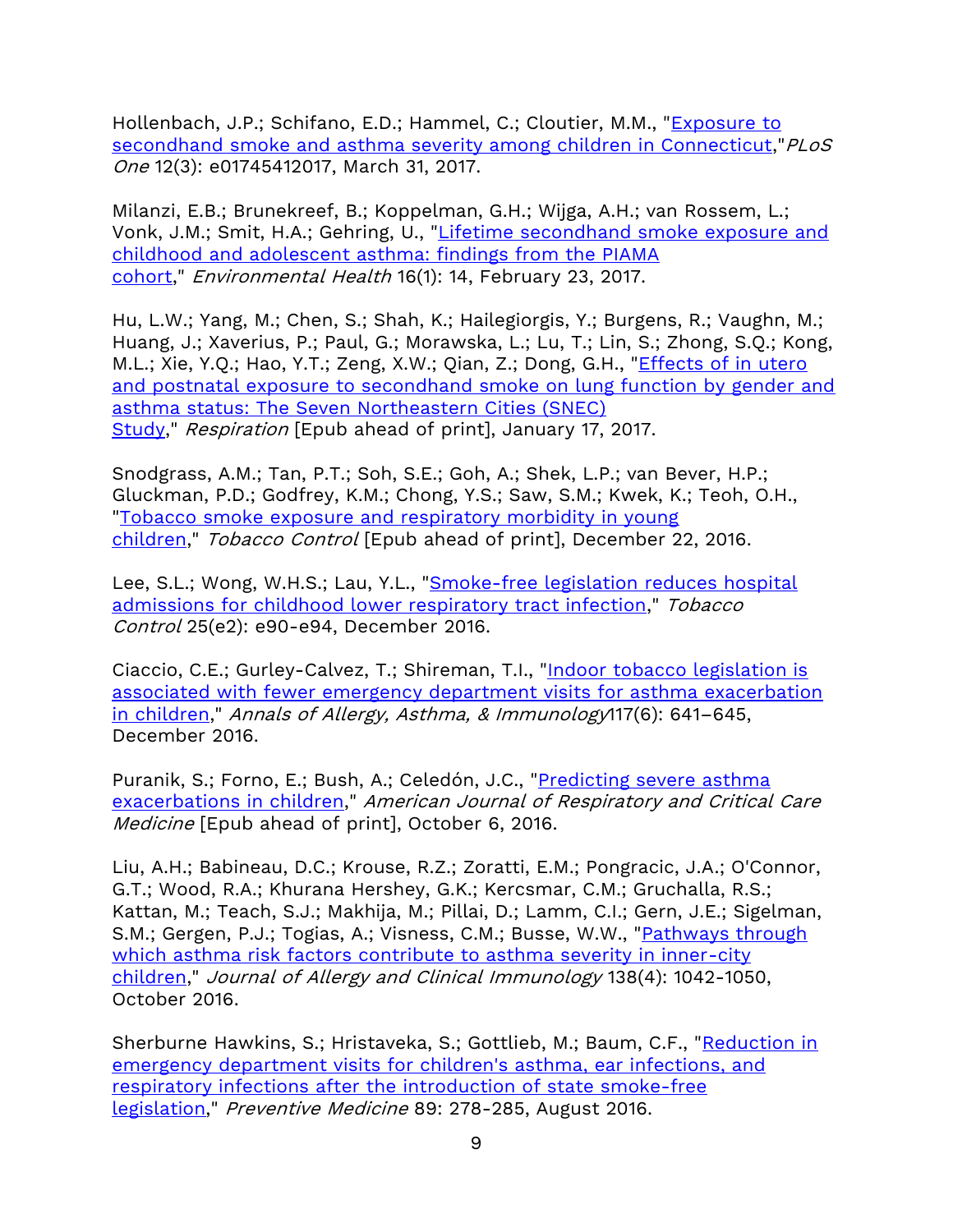Lin, Z.; Norback, D.; Wang, T.; Zhang, X.; Shi, J.; Kan, H.; Zhao, Z., ["The first 2](http://www.sciencedirect.com/science/article/pii/S0048969716302510) [year home environment in relation to the new onset and remission of](http://www.sciencedirect.com/science/article/pii/S0048969716302510)  [asthmatic and allergic symptoms in 4246 preschool children,](http://www.sciencedirect.com/science/article/pii/S0048969716302510)" Science of The Total Environment 553: 204-210, May 15, 2016.

Lappas, A.; Tzortzi, A.; Konstantinidi, E.; Tzavara, C.; Gennimata, S.; Koulouris, N.; Behrakis, P., ["Immediate effects of e-cigarette smoking in healthy and mild](http://www.sciencedirect.com/science/article/pii/S0012369216012344)  [asthmatic young smokers,](http://www.sciencedirect.com/science/article/pii/S0012369216012344)" Chest 149(4 Supplement): A590, April 2016.

Xu, X.; Hu, H.; Kearney, G.D.; Kan, H.; Carrillo, G.; Chen, X., "[A population-based](http://www.tandfonline.com/doi/full/10.1080/08958378.2016.1264502)  study of smoking, serum cotinine and exhaled nitric oxide among asthmatics [and a healthy population in the USA](http://www.tandfonline.com/doi/full/10.1080/08958378.2016.1264502)," Inhalation Toxicology 28(14: 724-730, December 2016.

Cho, J.H.; Paik, S.Y., ["Association between electronic cigarette use and asthma](http://journals.plos.org/plosone/article?id=10.1371/journal.pone.0151022)  [among high school students in South Korea,](http://journals.plos.org/plosone/article?id=10.1371/journal.pone.0151022)" PLoS One 11(3): e0151022, March 4, 2016.

Marchese, M.E.; Shamo, F.; Miller, C.E.; Wahl, R.L.; Li, Y., "Racial disparities in [asthma hospitalizations following implementation of the Smoke-Free Air Law,](http://www.cdc.gov/pcd/issues/2015/15_0144.htm)  [Michigan, 2002-2012,](http://www.cdc.gov/pcd/issues/2015/15_0144.htm)" Preventing Chronic Disease12: 150144, November 19, 2015.

Farber, H.J.; Batsell, R.R.; Silveira, E.A.; Calhoun, R.T.; Giardino, A.P., ["The](http://journal.publications.chestnet.org/article.aspx?articleid=2467186)  [impact of tobacco smoke exposure on childhood asthma on a Medicaid](http://journal.publications.chestnet.org/article.aspx?articleid=2467186)  [Managed Care Plan,](http://journal.publications.chestnet.org/article.aspx?articleid=2467186)" Chest [Epub ahead of print], October 29, 2015.

Been, J.V.; Szatkowski, L.; van Staa, T.P.; Leufkens, H.G.; van Schayck, O.C.; Sheikh, A.; de, V.F.; Souverein, P., "Smoke-free legislation and the incidence of [paediatric respiratory infections and wheezing/asthma: interrupted time series](http://www.nature.com/articles/srep15246)  [analyses in the four UK nations,](http://www.nature.com/articles/srep15246)" Scientific Reports5: 15246, October 14, 2015.

Wang, Z.; May, S.M.; Charoenlap, S.; Pyle, R.; Ott, N.L.; Mohammed, K.; Joshi, A.Y., ["Effects of secondhand smoke exposure on asthma morbidity and health](http://www.annallergy.org/article/S1081-1206(15)00523-2/abstract)  [care utilization in children: a systematic review and meta-analysis,](http://www.annallergy.org/article/S1081-1206(15)00523-2/abstract)" Annals of Allergy, Asthma & Immunology [Epub ahead of print], September 24, 2015.

Pyle, R.C.; Divekar, R.; May, S.M.; Narla, N.; Pianosi, P.T.; Hartz, M.F.; Ott, N.L.; Park, M.A.; McWilliams, D.B.; Green, J.A.; Despins, K.N.; Joshi, A.Y., "[Asthma](https://www.annallergy.org/article/S1081-1206(15)00443-3/fulltext)[associated comorbidities in children with and without secondhand smoke](https://www.annallergy.org/article/S1081-1206(15)00443-3/fulltext)  [exposure](https://www.annallergy.org/article/S1081-1206(15)00443-3/fulltext)," Annals of Allergy, Asthma and Immunology 115(3): 205-210, September 2015.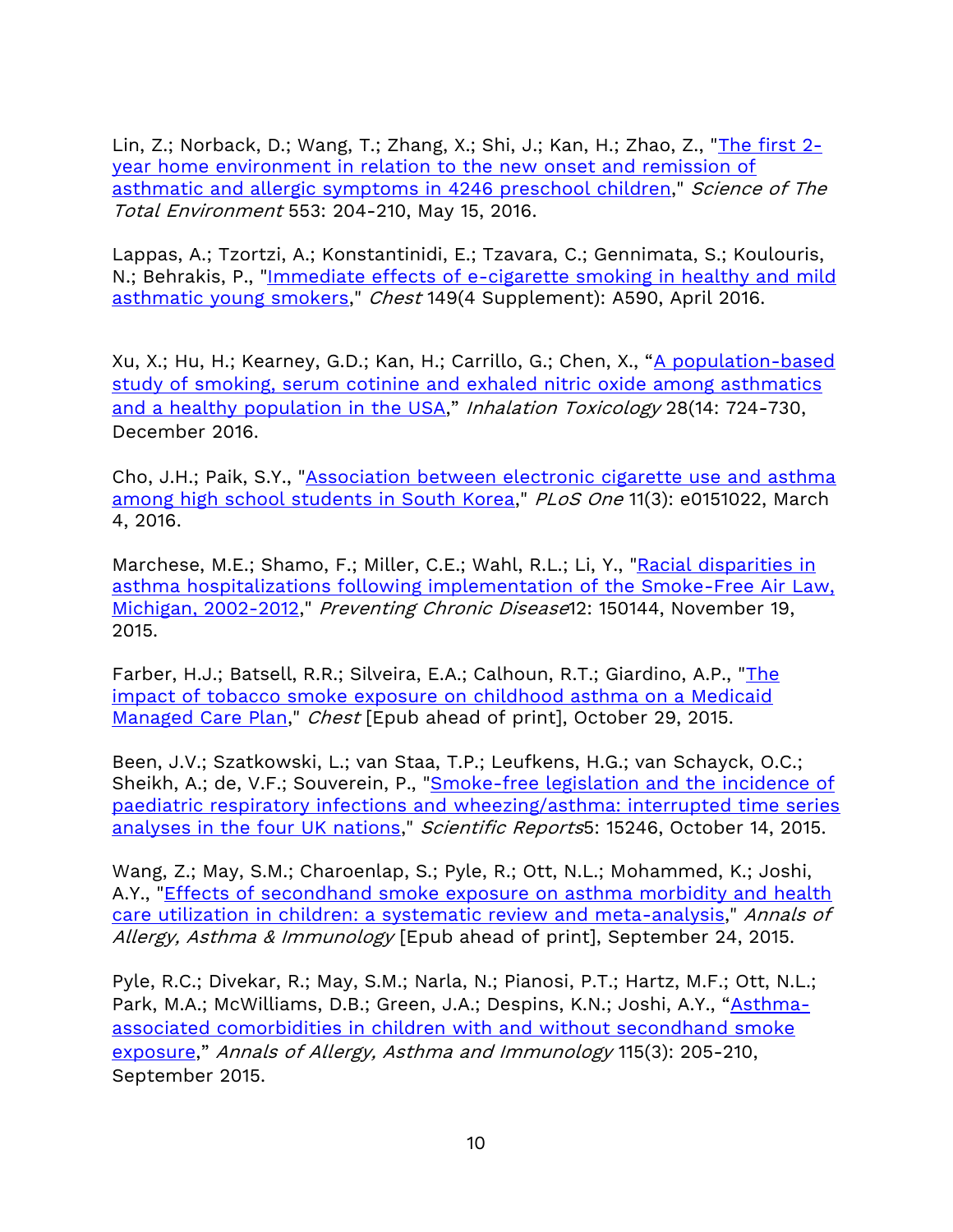den Dekker, H.T.; Sonnenschein-van der Voort AM; de Jongste, J.C.; Reiss, I.K.; Hofman, A.; Jaddoe, V.W.; Duijts, L., "[Tobacco smoke exposure, airway](https://journal.chestnet.org/article/S0012-3692(15)50638-7/fulltext)  [resistance and asthma in school-age children: the Generation R Study](https://journal.chestnet.org/article/S0012-3692(15)50638-7/fulltext)," Chest 148(3): 607-617, September 2015.

Fedele, D.A.; Tooley, E.; Busch, A.; McQuaid, E.L.; Hammond, S.K.; Borrelli, B., ["Comparison of secondhand smoke exposure in minority and nonminority](http://www.ncbi.nlm.nih.gov/pubmed/26237117)  [children with asthma,](http://www.ncbi.nlm.nih.gov/pubmed/26237117)" *Health Psychology* [Epub ahead of print], August 3, 2015.

Lin, H.C.; Park, J.Y.; Seo, D.C., "Comprehensive US statewide smoke-free [indoor air legislation and secondhand smoke exposure, asthma prevalence,](http://ajph.aphapublications.org/doi/abs/10.2105/AJPH.2015.302596?url_ver=Z39.88-2003&rfr_id=ori:rid:crossref.org&rfr_dat=cr_pub=pubmed)  [and related doctor visits: 2007-2011,](http://ajph.aphapublications.org/doi/abs/10.2105/AJPH.2015.302596?url_ver=Z39.88-2003&rfr_id=ori:rid:crossref.org&rfr_dat=cr_pub=pubmed)" American Journal of Public Health [Epub ahead of print], June 11, 2015.

Andrews, A.L.; Shirley, N.; Ojukwu, E.; Robinson, M.; Torok, M.; Wilson, K.M., ["Is](http://www.hospitalpediatrics.org/content/5/5/249.long)  [secondhand smoke exposure associated with increased exacerbation severity](http://www.hospitalpediatrics.org/content/5/5/249.long)  [among children hospitalized for asthma?,](http://www.hospitalpediatrics.org/content/5/5/249.long) Hospital Pediatrics 5(5): 249-255, May 2015.

Henderson, A.J., "The sins of the mothers: does grandmaternal smoking [influence the risk of asthma in children?,](http://thorax.bmj.com/content/70/3/207.long)" Thorax [Epub ahead of print], February 4, 2015.

Ferrante, G.; Antona, R.; Malizia, V.; Montalbano, L.; Corsello, G.; La, G.S., ["Smoke exposure as a risk factor for asthma in childhood: a review of current](http://www.ingentaconnect.com/content/ocean/aap/2014/00000035/00000006/art00005?token=004911269437a63736a6f3547464c3b666c25452e4a6f644a467b4d616d3f4e4b34a0557e)  [evidence,](http://www.ingentaconnect.com/content/ocean/aap/2014/00000035/00000006/art00005?token=004911269437a63736a6f3547464c3b666c25452e4a6f644a467b4d616d3f4e4b34a0557e)" Allergy and Asthma Proceedings 35(6): 454-461, November-December 2014.

Ciaccio, C.E.; DiDonna, A.; Kennedy, K.; Barnes, C.S.; Portnoy, J.M.; Rosenwasser, L.J., ["Secondhand tobacco smoke exposure in low-income](http://www.ncbi.nlm.nih.gov/pmc/articles/PMC4210654/)  [children and its association with asthma,](http://www.ncbi.nlm.nih.gov/pmc/articles/PMC4210654/)" Allergy and Asthma Proceedings 35(6): 462-466, November-December 2014.

Feleszko, W.; Ruszczynski, M.; Jaworska, J.; Strzelak, A.; Zalewski, B.M.; Kulus, M., ["Environmental tobacco smoke exposure and risk of allergic sensitisation](http://www.ncbi.nlm.nih.gov/pubmed/24958794)  [in children: a systematic review and meta-analysis,](http://www.ncbi.nlm.nih.gov/pubmed/24958794)" Archives of Disease in Childhood 99(11): 985-992, November 2014.

Humphrey, A.; Dinakar, C., "Maternal second-hand smoke exposure in [pregnancy is associated with childhood asthma development](http://pediatrics.aappublications.org/content/134/Supplement_3/S145.2.long)," Pediatrics 134(Suppl 3): s145-s146, November 2014.

Rathkopf, M.M., "Passive smoking impairs histone deacetylase-2 in children [with severe asthma](http://pediatrics.aappublications.org/content/134/Supplement_3/S147.long)," Pediatrics 134(Suppl 3): s147-148, November 2014.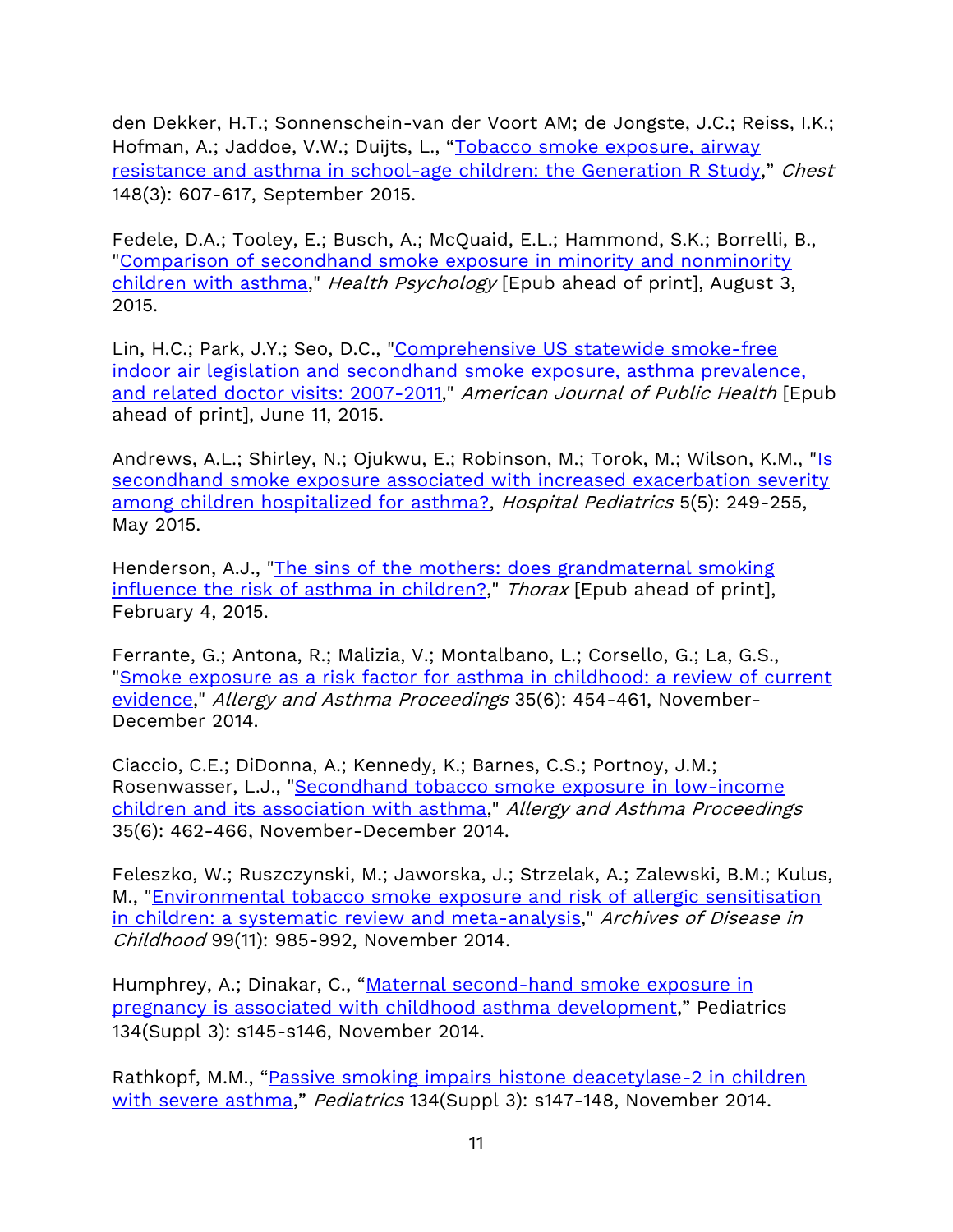Valsamis, C.; Krishnan, S.; Dozor, A.J., ["The effects of low-level environmental](http://www.ncbi.nlm.nih.gov/pubmed/24575853)  [tobacco smoke exposure on pulmonary function tests in preschool children](http://www.ncbi.nlm.nih.gov/pubmed/24575853)  [with asthma,](http://www.ncbi.nlm.nih.gov/pubmed/24575853)" Journal of Asthma 51(7): 685-690, September 2014.

Been, J.V.; Nurmatov, U.B.; Cox, B.; Nawrot, T.S.; van Schayck, C.P. Sheikh, A., "Effect of smoke-free legislation on perinatal and child health: a systematic [review and meta-analysis,](http://www.thelancet.com/journals/lancet/article/PIIS0140-6736(14)60082-9/fulltext)" The Lancet 383(9928): 1549-1560, May 3, 2014.

Nguyen, K.H.; King, B.A.; Dube, S.R.. ["Association between current asthma and](http://tobaccocontrol.bmj.com/content/early/2014/05/02/tobaccocontrol-2013-051526.abstract?sid=6921a2e6-a157-4881-89a9-9031b0375935)  secondhand smoke exposure in vehicles among adults living in four US [states,](http://tobaccocontrol.bmj.com/content/early/2014/05/02/tobaccocontrol-2013-051526.abstract?sid=6921a2e6-a157-4881-89a9-9031b0375935)" Tobacco Control [Epub ahead of print], May 2, 2014.

Gill, R.; Krishnan, S.; Dozor, A., "Low-level environmental tobacco smoke [exposure and inflammatory biomarkers in children with asthma,](http://www.ncbi.nlm.nih.gov/pubmed/24580138)" Journal of Asthma 51(4): 355-359, May 2014.

Borrelli, B.; McQuaid, E.L.; Wagener, T.L.; Hammond, S.K., "Children with [asthma versus healthy children: differences in secondhand smoke exposure](http://ntr.oxfordjournals.org/content/16/5/554.abstract.html?etoc)  [and caregiver perceived risk,](http://ntr.oxfordjournals.org/content/16/5/554.abstract.html?etoc)" Nicotine and Tobacco Research16(5): 554-561, May 2014.

Simons, E.; To, T.; Moineddin, R.; Stieb, D.; Dell, S.D., "Maternal second-hand [smoke exposure in pregnancy is associated with childhood asthma](http://www.ncbi.nlm.nih.gov/pubmed/24607049)  [development,](http://www.ncbi.nlm.nih.gov/pubmed/24607049)" Journal of Allergy and Clinical Immunology 2(2): 201-207, March-April 2014.

Hafkamp-de, G.E.; van der Valk, R.J.; Mohangoo, A.D.; van der Wouden, J.C.; Duijts, L.; Jaddoe, V.W.; Hofman, A.; de Koning, H.J.; de Jongste, J.C.; Raat, H., ["Evaluation of systematic assessment of asthma-like symptoms and tobacco](http://www.plosone.org/article/fetchObject.action?uri=info:doi/10.1371/journal.pone.0090982&representation=PDF)  [smoke exposure in early childhood by well-child professionals: a randomised](http://www.plosone.org/article/fetchObject.action?uri=info:doi/10.1371/journal.pone.0090982&representation=PDF)  [trial,](http://www.plosone.org/article/fetchObject.action?uri=info:doi/10.1371/journal.pone.0090982&representation=PDF)" PLoS One 9(3): e90982, March 2014.

Buu, M.C.; Carter, L.; Bruce, J.S.; Baca, E.A.; Greenberg, B.; Chamberlain, L.J., ["Asthma, tobacco smoke, and the indoor environment: a qualitative study of](https://doi.org/10.3109/02770903.2013.857682)  [sheltered homeless families,](https://doi.org/10.3109/02770903.2013.857682)" Journal of Asthma 51(2): 142-148, March 2014.

Jindal, S.K., "*[Effects of smoking on asthma](https://www.ncbi.nlm.nih.gov/pubmed/25327058?dopt=Abstract)," J Assoc Physicians India* 62(3) Suppl): 32-37, March 2014.

Landers, G., ["The impact of smoke-free laws on asthma discharges: a](http://ajph.aphapublications.org/doi/abs/10.2105/AJPH.2013.301697?ai=s0ui=bvjaf=T)  [multistate analysis,](http://ajph.aphapublications.org/doi/abs/10.2105/AJPH.2013.301697?ai=s0ui=bvjaf=T)" American Journal of Public Health 104(2): e74-e79, February 2014.

Ferrante, G.; Malizia, V.; Tornatore. M.; Montalbano, L.; Antona, R.; Corsello, G.; La Grutta, S., "PD48 - [relationship between second hand smoke \(SHS\)](https://www.ncbi.nlm.nih.gov/pmc/articles/PMC4082012/)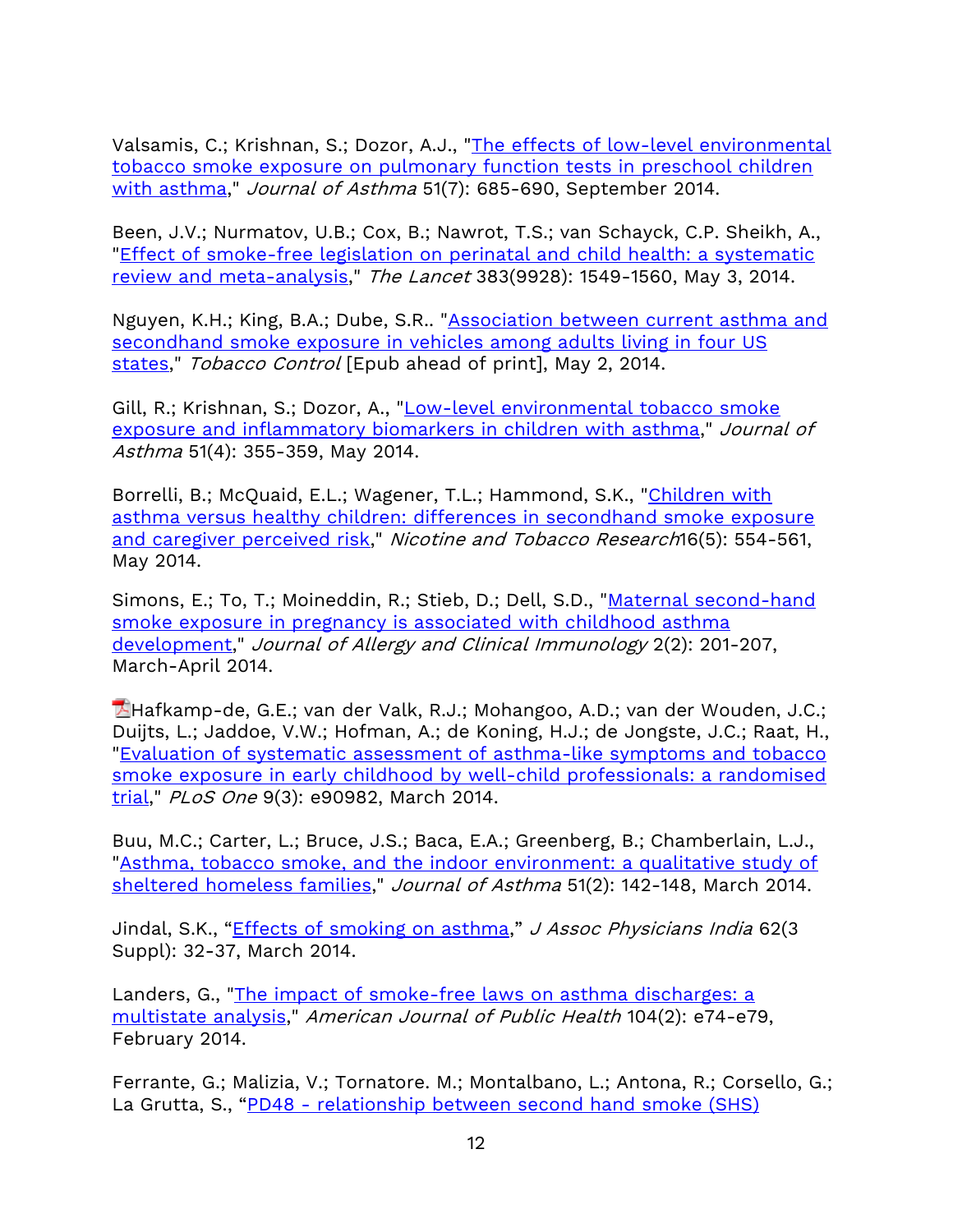[exposure and atopy in social disadvantaged asthmatic children](https://www.ncbi.nlm.nih.gov/pmc/articles/PMC4082012/)," Clinical and Translational Allergy 4(Suppl 1): P48, 2014.

Scholtens, S.; Postma, D.S.; Moffatt, M.F.; Panasevich, S.; Granell, R.; Henderson, A.J.; Melen, E.; Nyberg, F.; Pershagen, G.; Jarvis, D.; Ramasamy, A.; Wjst, M.; Svanes, C.; Bouzigon, E.; Demenais, F.; Kauffmann, F.; Siroux, V.; von Mutius E.; Ege, M.J.; Braun-Fahrlander, C.; Genuneit, J.; Brunekreef, B.; Smit, H.A.; Wijga, A.H.; Kerkhof, M.; Curjuric, I.; Imboden, M.; Thun, G.A.; Probst-Hensch, N.; Freidin, M.B.; Bragina, E.I.; Deev, I.A.; Puzyrev, V.P.; Daley, D.; Park, J.; Becker, A.; Chan-Yeung, M.; Kozyrskyj, A.L.; Pare, P.; Marenholn, I.; Lau, S.; Keil, T.; Lee, Y.A.; Kabesch, M.; Wijmenga, C.; Franke, L.; Nolte, I.M.; Vonk, J.; Kumar, A.; Farrall, M.; Cookson, W.O.; Strachan, D.P.; Koppelman, G.H.; Boezen, H.M., ["Novel childhood asthma genes interact with in utero and early-life](http://www.jacionline.org/article/S0091-6749(13)01441-3/abstract)  [tobacco smoke exposure,](http://www.jacionline.org/article/S0091-6749(13)01441-3/abstract)" Journal of Allergy and Clinical Immunology [Epub ahead of print] December 9, 2013.

Miller, L.L.; Henderson, J.; Northstone, K.; Pembrey, M.; Golding, J., ["Do](http://journal.publications.chestnet.org/article.aspx?articleid=1761386&)  [grandmaternal smoking patterns influence the aetiology of childhood](http://journal.publications.chestnet.org/article.aspx?articleid=1761386&)  [asthma?,](http://journal.publications.chestnet.org/article.aspx?articleid=1761386&)" Chest [Epub ahead of print], October 24, 2013.

Kobayashi, Y.; Bossley, C.; Gupta, A.; Akashi, K.; Tsartsali, L.; Mercado, N.; Barnes, P.J.; Bush, A.; Ito, K., "Passive smoking impairs histone deacetylase-2 [in children with severe asthma,](http://journal.publications.chestnet.org/article.aspx?articleid=1736968)" Chest [Epub ahead of print], September 12, 2013.

Akinbami, L.J.; Kit, B.K.; Simon, A.E., "Impact of environmental tobacco smoke on children with [asthma, United States, 2003-2010,](http://www.sciencedirect.com/science/article/pii/S1876285913002040)" Academic Pediatrics [Epub ahead of print], September 7, 2013.

Tinuoye, O.; Pell, J.P.; Mackay, D.F., ["Meta-analysis of the association between](http://ntr.oxfordjournals.org/content/15/9/1475.abstract.html?etoc)  [secondhand smoke exposure and physician-diagnosed childhood](http://ntr.oxfordjournals.org/content/15/9/1475.abstract.html?etoc)  [asthma,](http://ntr.oxfordjournals.org/content/15/9/1475.abstract.html?etoc)" Nicotine and Tobacco Research 15(9): 1475-1483, September 2013.

Lajunen, T.K.; Jaakkola, J.J.; Jaakkola, M.S., "The synergistic effect of heredity [and exposure to second-hand smoke on adult-onset asthma,](http://www.ncbi.nlm.nih.gov/pubmed/23981189?dopt=Abstract)" American Journal of Respiratory and Critical Care Medicine [Epub ahead of print], August 27, 2013.

Kent, B.D.; Lane, S.J.; Moloney, E.D., ["Asthma admissions, smoking bans and](http://thorax.bmj.com/content/early/2013/08/26/thoraxjnl-2013-204183.extract)  [administrative databases,](http://thorax.bmj.com/content/early/2013/08/26/thoraxjnl-2013-204183.extract)" Thorax [Epub ahead of print], August 26, 2013.

Strong, C.; Chang, L.Y., ["Family socioeconomic status, household tobacco](http://www.ncbi.nlm.nih.gov/pubmed/23908368)  [smoke, and asthma attack among children below 12 years of age: gender](http://www.ncbi.nlm.nih.gov/pubmed/23908368)  [differences,](http://www.ncbi.nlm.nih.gov/pubmed/23908368)" Journal of Child Health Care [Epub ahead of print], August 1, 2013.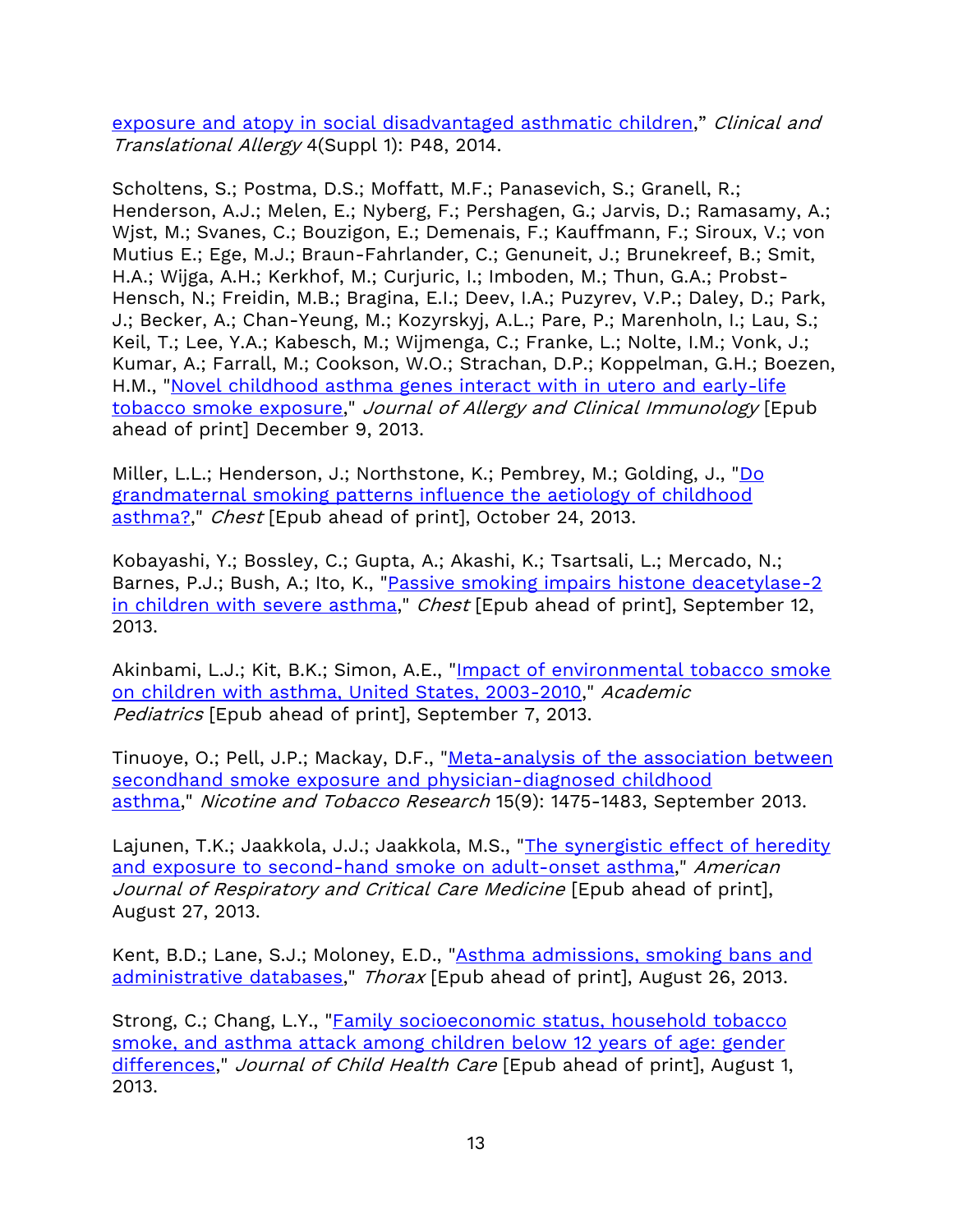**Z**Quinto, K.B.; Kit, B.K.; Lukacs, S.L.; Akinbami, L.J., "Environmental tobacco [smoke exposure in children aged 3-19 years with and without asthma in the](http://www.cdc.gov/nchs/data/databriefs/db126.pdf)  [United States, 1999-2010,](http://www.cdc.gov/nchs/data/databriefs/db126.pdf)" NCHS Data Brief No. 126, August 2013.

Harrington, K.F.; Haven, K.M.; Leybas Nuno, V.; Magruder, T.; Bailey, W.C.; Gerald, L.B., ["Parent report and electronic medical record agreement on](http://www.ncbi.nlm.nih.gov/pubmed/23883356)  [asthma education provided and children's tobacco smoke exposure,](http://www.ncbi.nlm.nih.gov/pubmed/23883356)" Journal of Asthma [Epub ahead of print], July 25, 2013.

Callesen, M.; Beko, G.; Weschler, C.J.; Sigsgaard, T.; Jensen, T.K.; Clausen, G.; Toftum, J.; Norberg, L.A.; Host, A., ["Associations between selected allergens,](http://onlinelibrary.wiley.com/doi/10.1111/ina.12060/abstract;jsessionid=C54A5D00BC42960D42AB01A595B0D586.f01t03)  [phthalates, nicotine, PAHs and bedroom ventilation and clinically confirmed](http://onlinelibrary.wiley.com/doi/10.1111/ina.12060/abstract;jsessionid=C54A5D00BC42960D42AB01A595B0D586.f01t03)  [asthma, rhinoconjunctivitis and atopic dermatitis in preschool](http://onlinelibrary.wiley.com/doi/10.1111/ina.12060/abstract;jsessionid=C54A5D00BC42960D42AB01A595B0D586.f01t03)  [children,](http://onlinelibrary.wiley.com/doi/10.1111/ina.12060/abstract;jsessionid=C54A5D00BC42960D42AB01A595B0D586.f01t03)" *Indoor Air* [Epub ahead of print], July 20, 2013.

Schvartsman, C.; Farhat, S.C.; Schvartsman, S.; Saldiva, P.H., ["Parental](http://www.scielo.br/pdf/clin/v68n7/1807-5932-clin-68-07-934.pdf)  [smoking patterns and their association with wheezing in](http://www.scielo.br/pdf/clin/v68n7/1807-5932-clin-68-07-934.pdf)  [children,](http://www.scielo.br/pdf/clin/v68n7/1807-5932-clin-68-07-934.pdf)"Clinics 68(7): 934-939, July 2013.

**Zhou, C.; Baiz, N.; Zhang, T.; Banerjee, S.; Annesi-Maesano, I., "Modifiable** [exposures to air pollutants related to asthma phenotypes in the first year of](http://www.biomedcentral.com/content/pdf/1471-2458-13-506.pdf)  [life in children of the EDEN Mother-child Cohort Study,](http://www.biomedcentral.com/content/pdf/1471-2458-13-506.pdf)" BMC Public Health 13(1): 506, May 24, 2013.

Jin, Y.; Seiber, E.E.; Ferketich, A.K., "Secondhand smoke and asthma: what are [the effects on healthcare utilization among children?"](http://www.ncbi.nlm.nih.gov/pubmed/23701846) Preventive Medicine [Epub ahead of print], May 20, 2013.

Gonzalez-Barcala, F.J.; Pertega, S.; Sampedro, M.; Lastres, J.S.; Gonzalez, M.A.; Bamonde, L.; Garnelo, L.; Castro, T.P.; Valdes-Cuadrado, L.; Carreira, J.M.; Moure, J.D.; Silvarrey, A.L., ["Impact of parental smoking on childhood](http://www.ncbi.nlm.nih.gov/pubmed/23684453)  [asthma,](http://www.ncbi.nlm.nih.gov/pubmed/23684453)" Journal of Pediatrics [Epub ahead of print], April 26, 2013.

Tung, K.Y.; Wu, K.Y.; Tsai, C.H.; Su, M.W.; Chen, C.H.; Lin, M.H.; Chen, Y.C.; Wu, W.C.; Lee, Y.L., ["Association of time-location patterns with urinary cotinine](http://www.sciencedirect.com/science/article/pii/S0013935113000613)  [among asthmatic children under household environmental tobacco smoke](http://www.sciencedirect.com/science/article/pii/S0013935113000613)  [exposure,](http://www.sciencedirect.com/science/article/pii/S0013935113000613)" Environmental Research [Epub ahead of print], April 23, 2013.

McCarville, M.; Sohn, M.W.; Oh, E.; Weiss, K.; Gupta, R., ["Environmental tobacco](http://www.ncbi.nlm.nih.gov/pubmed/23606711)  [smoke and asthma exacerbations and severity: the difference between](http://www.ncbi.nlm.nih.gov/pubmed/23606711)  [measured and reported exposure,](http://www.ncbi.nlm.nih.gov/pubmed/23606711)" Archives of Disease in Children [Epub ahead of print], April 20, 2013.

Sims, M.; Maxwell, R.; Gilmore, A., "Short-term impact of the smokefree [legislation in England on emergency hospital admissions for asthma among](http://thorax.bmj.com/content/early/2013/03/21/thoraxjnl-2012-202841.abstract)  [adults: a population-based study,](http://thorax.bmj.com/content/early/2013/03/21/thoraxjnl-2012-202841.abstract)" Thorax [Epub ahead of print], April 15, 2013.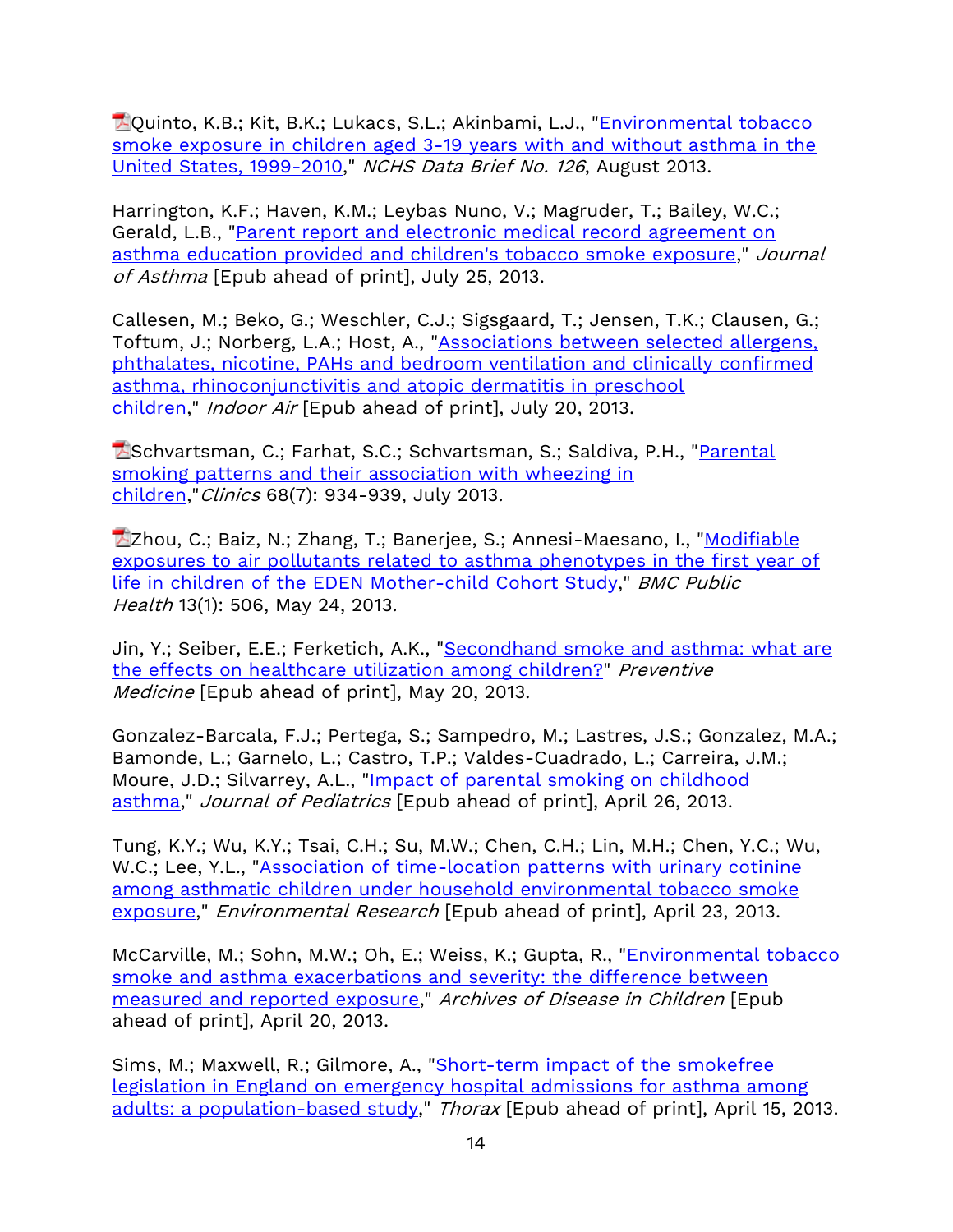Martin-Pujol, A.; Fernandez, E.; Schiaffino, A.; Moncada, A.; Ariza, C.; Blanch, C.; Martinez-Sanchez, J.M., ["Tobacco smoking, exposure to secondhand](http://www.ncbi.nlm.nih.gov/pubmed/23581609)  [smoke, and asthma and wheezing in schoolchildren: a cross-sectional](http://www.ncbi.nlm.nih.gov/pubmed/23581609)  [study,](http://www.ncbi.nlm.nih.gov/pubmed/23581609)" Acta Paediatrica [Epub ahead of print], April 13, 2013.

Zahran, H.S.; Bailey, C., "Factors associated with asthma prevalence among racial and ethnic groups -- [United States, 2009-2010 Behavioral Risk Factor](http://informahealthcare.com/doi/abs/10.3109/02770903.2013.794238)  [Surveillance System,](http://informahealthcare.com/doi/abs/10.3109/02770903.2013.794238)" Journal of Asthma [Epub ahead of print], April 11, 2013.

**Hutchinson, S.G.; Mesters, I.; van Breukelen, G.; Muris, J.W.; Feron, F.J.;** Hammond, S.K.; van Schayck, C.P.; Dompeling, E., ["A motivational interviewing](http://www.biomedcentral.com/content/pdf/1471-2458-13-177.pdf)  [intervention to PREvent PAssive Smoke Exposure \(PREPASE\) in children with a](http://www.biomedcentral.com/content/pdf/1471-2458-13-177.pdf)  [high risk of asthma: design of a randomised controlled trial,](http://www.biomedcentral.com/content/pdf/1471-2458-13-177.pdf)" BMC Public Health 13(177): 1-24, February 27, 2013.

Liu, R.; Bohac, D.L.; Gundel, L.A.; Hewett, M.J.; Apte, M.G.; Hammond, S.K., ["Assessment of risk for asthma initiation and cancer and heart disease deaths](http://tobaccocontrol.bmj.com/content/early/2013/02/12/tobaccocontrol-2012-050831.long)  [among patrons and servers due to secondhand smoke exposure in restaurants](http://tobaccocontrol.bmj.com/content/early/2013/02/12/tobaccocontrol-2012-050831.long)  [and bars,](http://tobaccocontrol.bmj.com/content/early/2013/02/12/tobaccocontrol-2012-050831.long)" Tobacco Control [Epub ahead of print], February 13, 2013.

Hernandez-Alvidrez, E.; Alba-Reyes, G.; Munoz-Cedillo, B.C.; Arreola-Ramirez, J.L.; Furuya, M.E.; Becerril-Angeles, M.; Vargas, M.H., "Passive smoking induces [leukotriene production in children: influence of asthma,](http://www.ncbi.nlm.nih.gov/pubmed/23398266)"Journal of Asthma [Epub ahead of print], February 12, 2013.

Kit, B.K.; Simon, A.E.; Brody, D.J.; Akinbami, L.J., "US prevalence and trends in [tobacco smoke exposure among children and adolescents with](http://www.ncbi.nlm.nih.gov/pubmed/23400612)  [asthma,](http://www.ncbi.nlm.nih.gov/pubmed/23400612)" Pediatrics [Epub ahead of print], February 11, 2013.

Zhao, Y.; Liu, Y.Q.; Liu, M.M.; Wang, D.; Ren, W.H.; Gao, F.; , Dong, G.H., ["Interactive effects of environmental tobacco smoke and pets ownership on](http://www.ncbi.nlm.nih.gov/pubmed/23527969?dopt=Abstract)  [respiratory diseases and symptoms in children,](http://www.ncbi.nlm.nih.gov/pubmed/23527969?dopt=Abstract)" Zhonghua Er Ke Za Zhi51(2): 96-100, February 2013.

Millett, C.; Lee, J.T.; Laverty, A.A.; Glantz, S.A.; Majeed, A., "Hospital admissions [for childhood asthma after smoke-free legislation in England,](http://www.ncbi.nlm.nih.gov/pubmed/23339216)"Pediatrics [Epub ahead of print], January 21, 2013.

Carlsten, C; Dimich-Ward, H.; DyBuncio, A.; Becker, A.B.; Chan-Yeung, M., ["Cotinine versus questionnaire: early-life environmental tobacco smoke](http://7thspace.com/headlines/427454/cotinine_versus_questionnaire_early_life_environmental_tobacco_smoke_exposure_and_incident_asthma.html)  [exposure and incident asthma,](http://7thspace.com/headlines/427454/cotinine_versus_questionnaire_early_life_environmental_tobacco_smoke_exposure_and_incident_asthma.html)" BMC Pediatrics 12:187, December 5, 2012.

Head, P.; Jackson, B.E.; Bae, S.; Cherry, D., "Hospital discharge rates before [and after implementation of a city-wide smoking ban in a Texas city, 2004-](http://www.cdc.gov/pcd/issues/2012/pdf/12_0079.pdf) [2008,](http://www.cdc.gov/pcd/issues/2012/pdf/12_0079.pdf)" Preventing Chronic Disease E179, December 2012.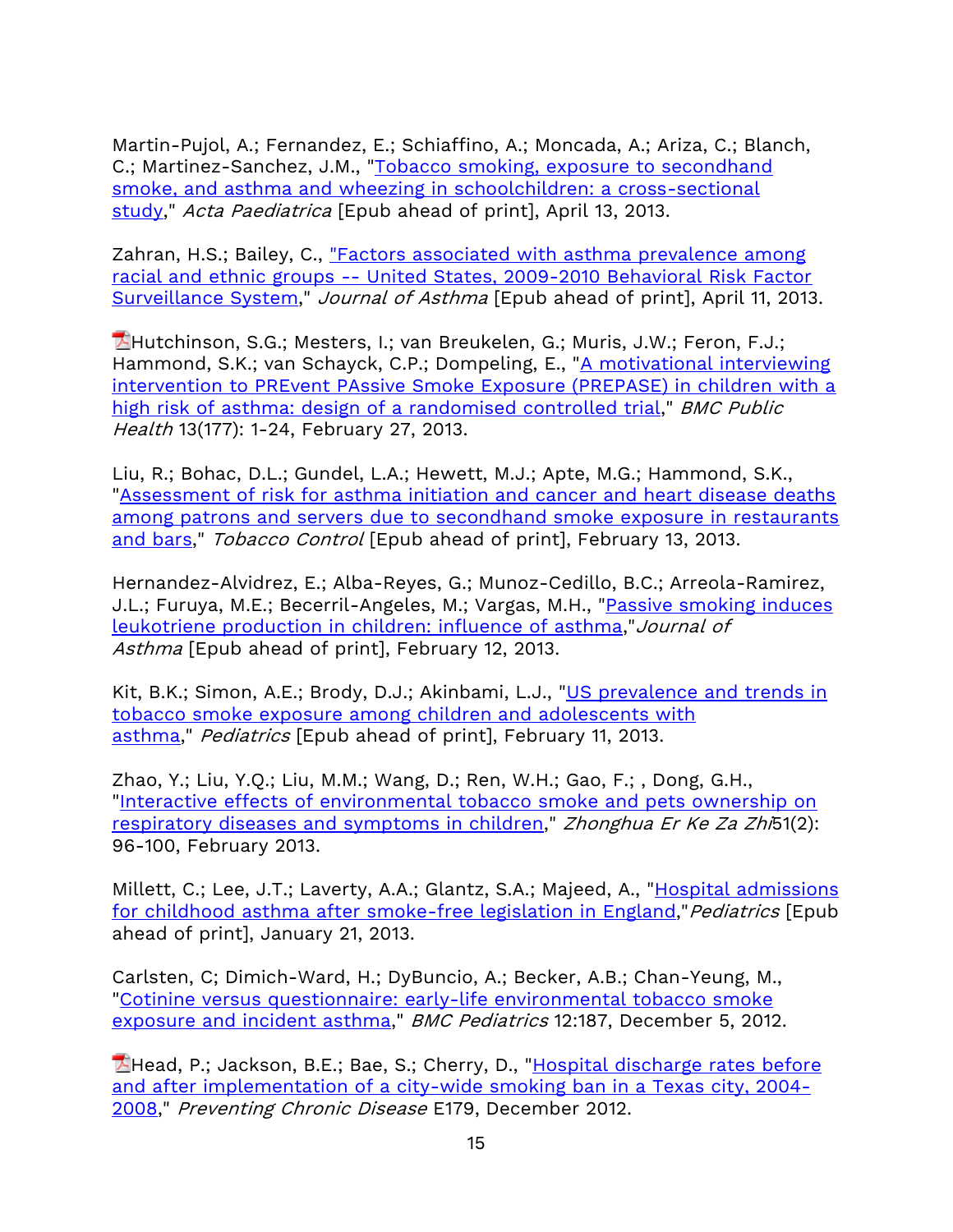Streja, L.; Crespi, C.M.; Bastani, R.; Wong, G.C.; Jones, C.A.; Bernert, J.T.; Tashkin, D.; Hammond, S.K.; Berman, B.A., "Can a minimal intervention reduce secondhand smoke exposure among children with asthma from low income [minority families? Results of a randomized trial,](http://link.springer.com/article/10.1007/s10903-012-9713-4?LI=true)"Journal of Immigrant and Minority Health [Epub ahead of print], September 4, 2012.

Mitchell, E.A.; Beasley, R.; Keil, U.; Montefort, S.; Odhiambo, J., ["The](http://www.ncbi.nlm.nih.gov/pubmed/22693180)  [association between tobacco and the risk of asthma, rhinoconjunctivitis and](http://www.ncbi.nlm.nih.gov/pubmed/22693180)  [eczema in children and adolescents: analyses from phase three of the ISAAC](http://www.ncbi.nlm.nih.gov/pubmed/22693180)  [Programme,](http://www.ncbi.nlm.nih.gov/pubmed/22693180)" Thorax [Epub ahead of print], June 12, 2012.

Neogi, T.; Neher, J.O.; Safranek, S., "How does smoking in the home affect [children with asthma?,](http://www.jfponline.com/pages.asp?id=10444)" Journal of Family Practice 61(5): 292-293, May 2012.

Burke, H.; Leonardi-Bee, J.; Hashim, A.; Pine-Abata, H.; Chen, Y.; Cook, D.G.; Britton, J.R.; McKeever, T.M., ["Prenatal and passive smoke exposure and](http://pediatrics.aappublications.org/content/129/4/735.short)  [incidence of asthma and wheeze: systematic review and meta](http://pediatrics.aappublications.org/content/129/4/735.short)[analysis,](http://pediatrics.aappublications.org/content/129/4/735.short)" Pediatrics [Epub ahead of print], March 19, 2012.

Mak, K.K.; Ho, R.C.; Day, J.R., ["The associations of asthma symptoms with](http://www.ncbi.nlm.nih.gov/pubmed/22348876)  [active and passive smoking in Hong Kong adolescents,](http://www.ncbi.nlm.nih.gov/pubmed/22348876)" Respiratory Care[Epub ahead of print], February 17, 2012.

Baccarelli, A.; Kaufman, J.D., "Ambient particulate air pollution, environmental [tobacco smoking, and childhood asthma: interactions and biological](http://ajrccm.atsjournals.org/content/184/12/1325.long)  [mechanisms,](http://ajrccm.atsjournals.org/content/184/12/1325.long)" American Journal of Respiratory and Critical Care Medicine 184(12): 1325-1327, December 15, 2011.

Jung, J.W.; Ju, Y.S.; Kang, H.R., ["Association between parental smoking](http://onlinelibrary.wiley.com/doi/10.1002/ppul.21556/full)  [behavior and children's respiratory morbidity: 5-year study in an urban city of](http://onlinelibrary.wiley.com/doi/10.1002/ppul.21556/full)  [South Korea,](http://onlinelibrary.wiley.com/doi/10.1002/ppul.21556/full)" Pediatriac Pulmonology [Epub ahead of print], October 17, 2011.

Rabinovitch, N.; Silveira, L.; Gelfand, E.W.; Strand, M., ["The response of](http://ajrccm.atsjournals.org/content/184/12/1350.abstract)  [children with asthma to ambient particulate is modified by tobacco smoke](http://ajrccm.atsjournals.org/content/184/12/1350.abstract)  [exposure,](http://ajrccm.atsjournals.org/content/184/12/1350.abstract)" American Journal of Respiratory Critical Care Medicine [Epub ahead of print], August 25, 2011.

**Hadnadjev, M.; Ilic, M., ["Smoking and asthma in children,](http://www.ljkzedo.com.ba/medglasnik/vol72/vol82/MGvol82.2011_16.pdf)" Medicinski** Glasnik 8(2): 266-272, August 2011.

Tanaka, K.; Miyake, Y., ["Association between prenatal and postnatal tobacco](http://informahealthcare.com/doi/abs/10.3109/02770903.2011.578314)  [smoke exposure and allergies in young children,](http://informahealthcare.com/doi/abs/10.3109/02770903.2011.578314)" Journal of Asthma [Epub ahead of print], May 9, 2011.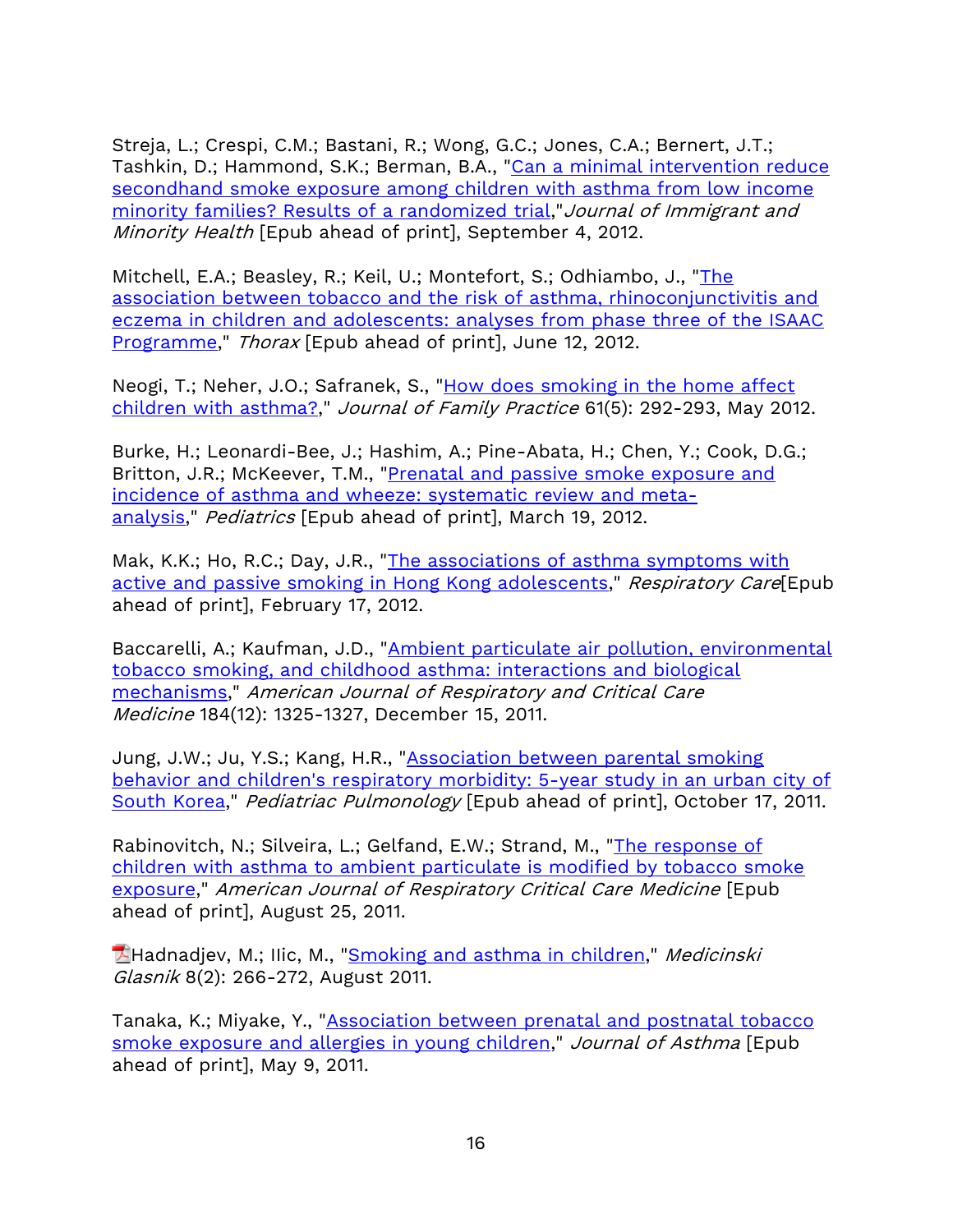Butz, A.M.; Halterman, J.S.; Bellin, M.; Tsoukleris, M.; Donithan, M.; Kub, J.; Thompson, R.E.; Land, C.L.; Walker, J.; Bollinger, M.E., "**Factors associated with** [second-hand smoke exposure in young inner-city children with](http://informahealthcare.com/doi/abs/10.3109/02770903.2011.576742)  [asthma,](http://informahealthcare.com/doi/abs/10.3109/02770903.2011.576742)" Journal of Asthma [Epub ahead of print], May 5, 2011.

Hunt, A.; Crawford, J.A.; Rosenbaum, P.F.; Abraham, J.L., ["Levels of household](http://ukpmc.ac.uk/abstract/MED/21620473)  [particulate matter and environmental tobacco smoke exposure in the first](http://ukpmc.ac.uk/abstract/MED/21620473)  [year of life for a cohort at risk for asthma in urban Syracuse,](http://ukpmc.ac.uk/abstract/MED/21620473)  [NY,](http://ukpmc.ac.uk/abstract/MED/21620473)" *Environment International* [Epub ahead of print], May 2011.

Comhair, S.A.A.; Gaston, B.M.; Ricci, K.S.; Hammel, J.; Dweik, R.A.; Teague, W.G.; Meyers, D.; Ampleford, E.J.; Bleecker, E.R.; Busse, W.W.; Calhoun, W.J.; Castro, M.; Chung, K.F.; Curran-Everett, D.; Israel, E.; Jajour, W.N.; Moore, W.; Peters, S.P.; Wenzel, S.; Hazen, S.L.; Erzurum, S.C., "Detrimental effects of [environmental tobacco smoke in relation to asthma severity,](http://www.plosone.org/article/info:doi/10.1371/journal.pone.0018574)" PLoS One 6(5): 1-8, May 2011.

Herman, P.M.; Walsh, M.E., ["Hospital admissions for acute myocardial](http://ajph.aphapublications.org/doi/abs/10.2105/AJPH.2009.179572)  [infarction, angina, stroke, and asthma after implementation of Arizona's](http://ajph.aphapublications.org/doi/abs/10.2105/AJPH.2009.179572)  comprehensive [statewide smoking ban,](http://ajph.aphapublications.org/doi/abs/10.2105/AJPH.2009.179572)" American Journal of Public Health101(3): 491-496, March 2011.

Mlinaric, A.; Grle, S.P.; Nadlin, S.; Milosevic, M.; Skurla, B.; Munivrana, H., ["Passive smoking and respiratory allergies in adolescents,](http://www.ncbi.nlm.nih.gov/pubmed/21845810)" *European Review* for Medical and Pharmacological Sciences [Epub ahead of print], 2011.

Dove, M.S.; Dockery, D.W.; Connolly, G.N., "Smoke-free air laws and asthma [prevalence, symptoms, and severity among nonsmoking youth,](http://pediatrics.aappublications.org/content/127/1/102.short)" Pediatrics 127: 102-109, 2011.

Oberg, M.; Jaakkola, M.S.; Woodward, A.; Peruga, A.; Pruss-Ustun, A., ["Worldwide burden of disease from exposure to second-hand smoke: a](http://www.thelancet.com/journals/lancet/article/PIIS0140-6736(10)61388-8/fulltext)  [retrospective analysis of data from 192 countries,](http://www.thelancet.com/journals/lancet/article/PIIS0140-6736(10)61388-8/fulltext)" Lancet [Epub ahead of print], November 26, 2010.

Schultz, E.N.; Devadason, S.G.; Khoo, S.K.; Zhang, G.; Bizzintino, J.A.; Martin, A.C.; Goldblatt, J.; Laing, I.A.; Le Souef, P.N.; Hayden, C.M., "The role of GSTP1 [polymorphisms and tobacco smoke exposure in children with acute](http://informahealthcare.com/doi/abs/10.1080/02770903.2010.508856)  [asthma,](http://informahealthcare.com/doi/abs/10.1080/02770903.2010.508856)" Journal of Asthma [Epub ahead of print], September 22, 2010.

Carlsten, C.; Brauer, M.; Dimich-Ward, H.; Dybuncio, A.; Becker, A.B.; Chan-Yeung, M., ["Combined exposure to dog and indoor pollution: incident asthma](http://www.ersj.org.uk/content/37/2/324.short)  [in a high-risk birth cohort,](http://www.ersj.org.uk/content/37/2/324.short)" European Respiratory Journal [Epub ahead of print], June 7, 2010.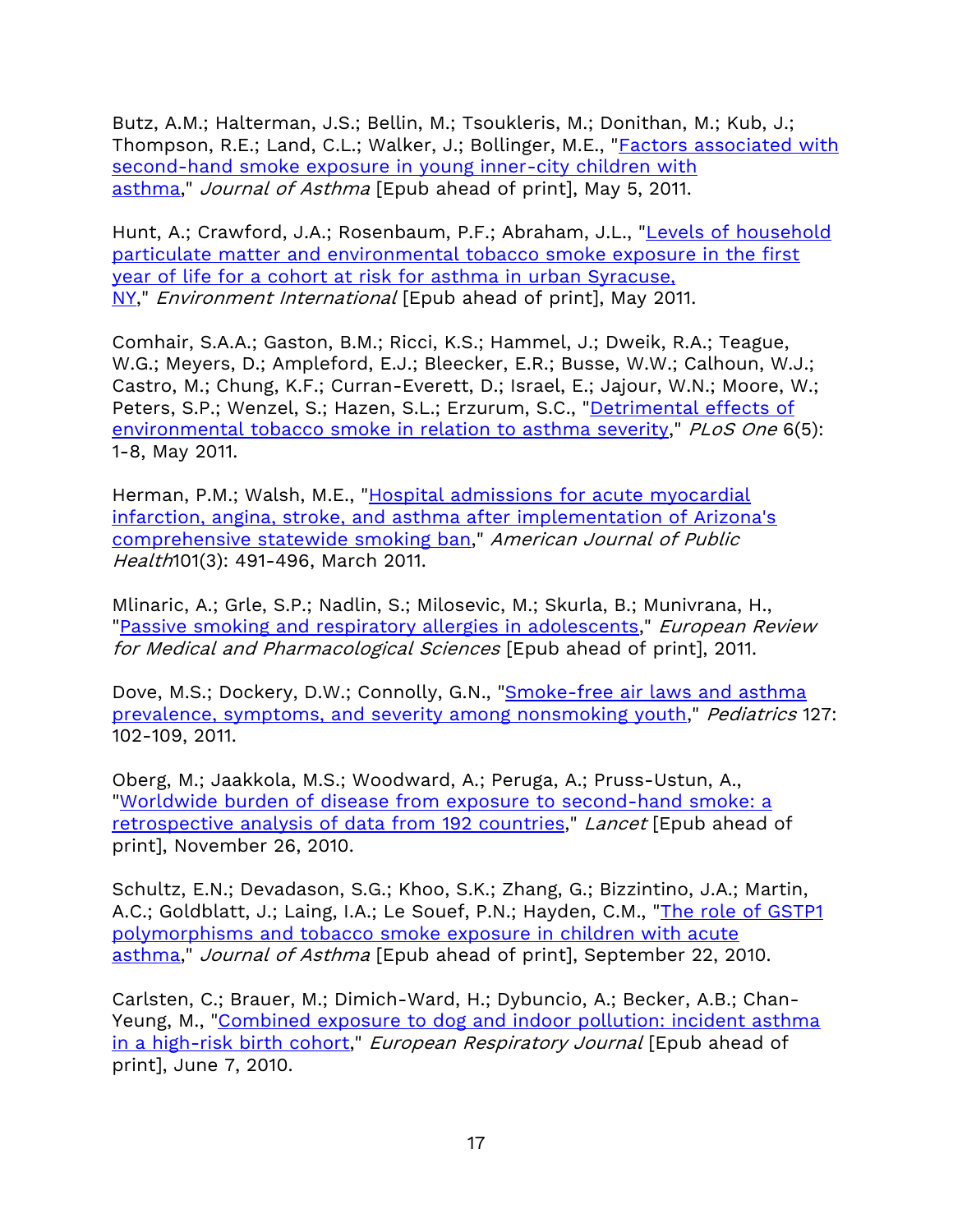Halterman, J.S.; Conn, K.M.; Hernandez, T.; Tanski, S.E., "Parent knowledge, [attitudes, and household practices regarding SHS exposure: a case-control](http://cpj.sagepub.com/content/49/8/782.short)  [study of urban children with and without asthma,](http://cpj.sagepub.com/content/49/8/782.short)" Clinical Pediatrics [Epub ahead of print], June 3, 2010.

Nadif, R.; Matran, R.; Maccario, J.; Bechet, M.; Le Moual, N.; Scheinmann, P.; Bousquet, J.; Kauffmann, F.; Pin, I., ["Passive and active smoking and exhaled](http://www.annallergy.org/article/S1081-1206(10)00380-7/abstract)  [nitric oxide levels according to asthma and atopy in adults,](http://www.annallergy.org/article/S1081-1206(10)00380-7/abstract)" Annals of Allergy, Asthma, and Immunology 104(5): 385-393, May 2010.

Butz, A.M.; Breysse, P.; Rand, C.; Curtin-Brosnan, J.; Eggleston, P.; Diette, G.B.; Williams, D.; Bernert, J.T.; Matsui, E.C., ["Household smoking behavior: effects](http://www.springerlink.com/content/h188h88118728446/)  [on indoor air quality and health of urban children with asthma,](http://www.springerlink.com/content/h188h88118728446/)" Maternal and Child Health Journal [Epub ahead of print], April 18, 2010.

Newman, R.B.; Momirova, V.; Dombrowski, M.P.; Schatz, M.; Wise, R.; Landon, M.; Rouse, D.J.; Lindheimer, M.; Caritis, S.N.; Sheffield, J.; Miodovnik, M.; Wapner, R.J.; Varner, M.W.; O'Sullivan, M.J.; Conway, D.L., ["The effect of active](http://chestjournal.chestpubs.org/content/137/3/601.short)  [and passive household cigarette smoke exposure on pregnant women with](http://chestjournal.chestpubs.org/content/137/3/601.short)  [asthma,](http://chestjournal.chestpubs.org/content/137/3/601.short)" Chest 137(3): 601-608, March 2010.

Yolton, K.; Xu, Y.; Khoury, J.; Succop, P.; Lanphear, B.; Beebe, D.W.; Owens, J., ["Associations between secondhand smoke exposure and sleep patterns in](http://pediatrics.aappublications.org/content/125/2/e261.short)  [children,](http://pediatrics.aappublications.org/content/125/2/e261.short)" Pediatrics 125(2): e261-e268, February 2010.

Tsai, C.; Huang, J.; Hwang, B.; Lee, Y.L., "Household environmental tobacco [smoke and risks of asthma, wheeze and bronchitic symptoms among children](https://respiratory-research.biomedcentral.com/articles/10.1186/1465-9921-11-11)  [in Taiwan,](https://respiratory-research.biomedcentral.com/articles/10.1186/1465-9921-11-11)" Respiratory Research 11: 11, January 29, 2010.

Hawkins, S.S.; Berkman, L., "Increased tobacco exposure in older children and [its effect on asthma and ear infections,](http://www.sciencedirect.com/science/article/pii/S1054139X10004854)" Journal of Adolescent Health [Epub ahead of print], 2010.

Bakirtas, A., "**Acute effects of passive smoking on asthma in** [childhood,](http://www.ingentaconnect.com/content/ben/iadt/2009/00000008/00000005/art00007)" Inflammation and Allergy Drug Targets 8(5): 353-358, December 2009.

Laoudi, Y.; Nikasinovic, L.; Sahraoui, F.; Grimfeld, A.; Momas, I.; Just, J., ["Passive smoking is a major determinant of exhaled nitric oxide levels in](http://onlinelibrary.wiley.com/doi/10.1111/j.1398-9995.2009.02190.x/full)  [allergic asthmatic children,](http://onlinelibrary.wiley.com/doi/10.1111/j.1398-9995.2009.02190.x/full)" Allergy [Epub ahead of print], October 5, 2009.

Kabir, Z.; Manning, P.J.; Holohan, J.; Keogan, S.; Goodman, P.G.; Clancy, L., "Second hand smoke exposure [in cars and respiratory health effects in](http://www.ncbi.nlm.nih.gov/pubmed/19357146?ordinalpos=23&itool=EntrezSystem2.PEntrez.Pubmed.Pubmed_ResultsPanel.Pubmed_RVBrief)  [children,](http://www.ncbi.nlm.nih.gov/pubmed/19357146?ordinalpos=23&itool=EntrezSystem2.PEntrez.Pubmed.Pubmed_ResultsPanel.Pubmed_RVBrief)" European Respiratory Journal 34(3): 629-633, September 2009.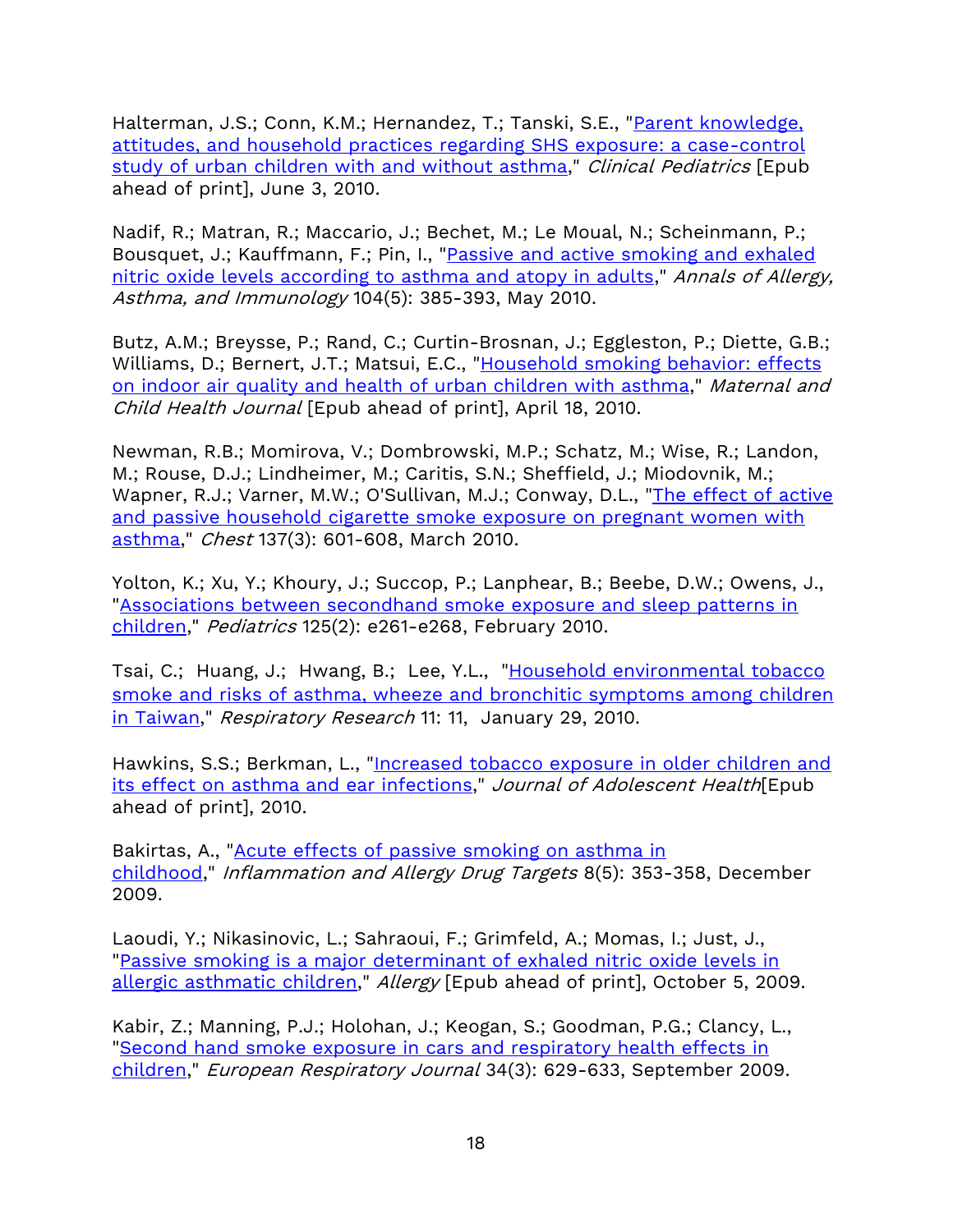Xepapadaki, P.; Manios, Y.; Liarigkovinos, T.; Grammatikaki, E.; Douladiris, N.; Kortsalioudaki, C.; Papadopoulos, N.G., "Association of passive exposure of [pregnant women to environmental tobacco smoke with asthma symptoms in](http://onlinelibrary.wiley.com/doi/10.1111/j.1399-3038.2008.00820.x/full)  [children,](http://onlinelibrary.wiley.com/doi/10.1111/j.1399-3038.2008.00820.x/full)" Pediatric Allergy and Immunology 20(5): 423-429, August 2009.

Li, Y.F.; Tseng, P.J.; Lin, C.C.; Hung, C.L.; Lin, S.C.; Su, W.C.; Huang, Y.L.; Sung, F.C.; Tai, C.K., "NAD(P)H: Quinone oxidoreductase 1, glutathione S-transferase [M1, environmental tobacco smoke exposure, and childhood asthma,](http://www.sciencedirect.com/science/article/pii/S1383571809002113)" Mutation Research [Epub ahead of print], July 7, 2009.

Hayatbakhsh, M.R.; Sadasivam, S.; Mamun, A.A.; Najman, J.M.; O'Callaghan, M.J., ["Maternal smoking during and after pregnancy and lung function in early](http://thorax.bmj.com/content/64/9/810.short)  [adulthood: a prospective study,](http://thorax.bmj.com/content/64/9/810.short)" Thorax [Epub ahead of print], June 11, 2009.

Kabir, Z.; Manning, P.J.; Holohan, J.; Keogan, S.; Goodman, P.G.; Clancy, L., "Second hand smoke exposure in cars and respiratory health effects in children," ERJ Express, April 8, 2009.

Yamasaki, A.; Hanaki, K.; Tomita, K.; Watanabe, M.; Hasagawa, Y.; Okazaki, R.; Igishi, T.; Horimukai, K.; Fukutani, K.; Sugimoto, Y.; Yamamoto, M.; Kato, K.; Ikeda, T.; Konishi, T.; Tokuyasu, H.; Yajima, H.; Sejima, H.; Isobe, T.; Shimizu, E., ["Environmental tobacco smoke and its effect on the symptoms and](http://www.tandfonline.com/doi/abs/10.1080/09603120802392884)  [medication in children with asthma,](http://www.tandfonline.com/doi/abs/10.1080/09603120802392884)" International Journal of Environmental Health Research 19(2): 97-108, April 2009.

Baena-Cagnani, C.E.; Gomez, R.M.m; Baena-Cagnani, R.; Canonica, G.W., ["Impact of environmental tobacco smoke and active tobacco smoking on the](http://journals.lww.com/co-allergy/Fulltext/2009/04000/Impact_of_environmental_tobacco_smoke_and_active.10.aspx?WT.mc_id=HPxADx20100319xMP)  [development and outcomes of asthma and rhinitis,](http://journals.lww.com/co-allergy/Fulltext/2009/04000/Impact_of_environmental_tobacco_smoke_and_active.10.aspx?WT.mc_id=HPxADx20100319xMP)" Current Opinion in Allergy and Clinical Immunology 9(2): 136-140, April 2009.

Gerald, L.B.; Gerald, J.K.; Gibson, L.; Patel, K.; Zhang, S.; McClure, L.A., ["Changes in environmental tobacco smoke exposure and asthma morbidity](http://chestjournal.chestpubs.org/content/135/4/911.short)  [among urban school children,](http://chestjournal.chestpubs.org/content/135/4/911.short)" Chest 135(4): 911-916, April 2009.

Cheraghi, M.; Salvi, S., ["Environmental tobacco smoke \(ETS\) and respiratory](http://www.springerlink.com/content/rx7g18hn07530286/)  [health in children,](http://www.springerlink.com/content/rx7g18hn07530286/)" European Journal of Pediatrics [Epub ahead of print], March 20, 2009.

Areias, A.; Duarte, J.; Figueiredo, J.; Lucas, R.; Matos, I.; Pires, J.; Fonseca, A.G.; Castanheira, J.L., "Asthma and the new anti -smoking legislation. What has changed?," Revista Portuguesa de Pneumologia15(1): 27-42, January-February, 2009. Abstract Unavailable.

Tanaka, K.; Miyake, Y.; Sasaki, S.; Ohya, Y.; Hirota, Y., "Maternal smoking and [environmental tobacco smoke exposure and the risk of allergic diseases in](http://informahealthcare.com/doi/abs/10.1080/02770900802339742)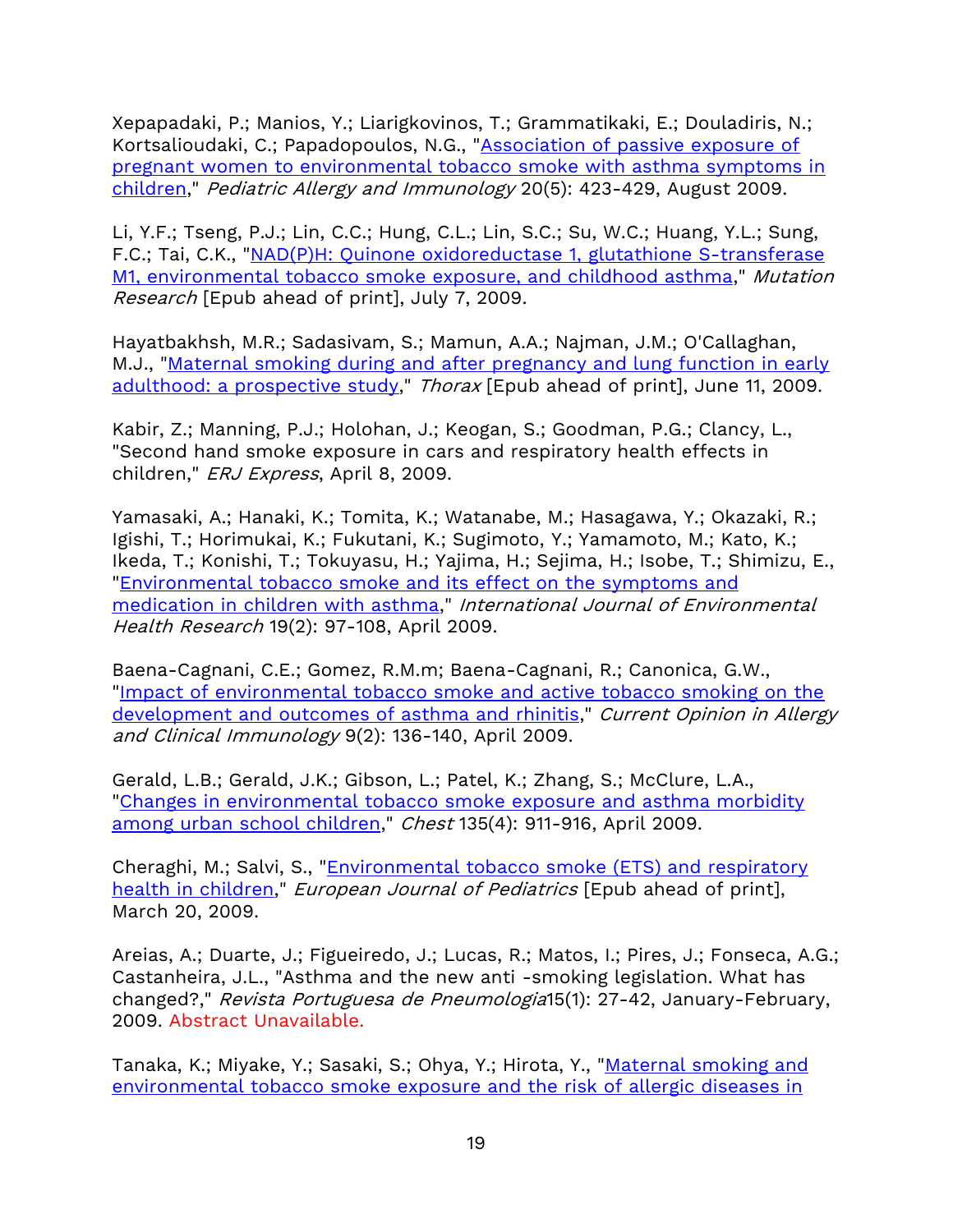[Japanese infants: the Osaka Maternal and Child Health Study,](http://informahealthcare.com/doi/abs/10.1080/02770900802339742)"Journal of Asthma 45(9): 833-838, November 2008.

Bouzigon, E.; Corda, E.; Aschard, H.; Dizier, M.; Boland, A.; Bousquet, J.; Chateigner, N.; Gormand, F.; Just, J.; Le Moual, N.; Scheinmann, P.; Siroux, V.; Vervloet, D.; Zelenika, D.; Pin, I.; Kauffmann, F.; Lathrop, M.; Demenais, F., ["Effect of 17q21 variants and smoking exposure in early-onset asthma,](http://www.nejm.org/doi/full/10.1056/NEJMoa0806604)" New England Journal of Medicine [Epub ahead of print], October 15, 2008.

Goodwin, R.D.; Cowles, R.A., ["Household smoking and childhood asthma in the](http://informahealthcare.com/doi/abs/10.1080/02770900802126982)  [United States: a state-level analysis,](http://informahealthcare.com/doi/abs/10.1080/02770900802126982)" Journal of Asthma 45(7): 607-610, September 2008.

Rayens, M.K.; Burkhart, P.V.; Zhang, M.; Lee, S.; Moser, D.K.; Mannino, D.; Hahn, E.J., ["Reduction in asthma-related emergency department visits after](http://www.sciencedirect.com/science/article/pii/S0091674908011780)  [implementation of a smoke-free law,](http://www.sciencedirect.com/science/article/pii/S0091674908011780)" Journal of Allergy and Clinical Immunology 122(3): 537-541.e3, September 2008.

Eisner, M.D., ["Passive smoking and adult asthma,](http://linkinghub.elsevier.com/retrieve/pii/S0889856108000337?via=sd)" Immunology and Allergy Clinics of North America 28(3): 521-537, August 2008.

Wang, C.; Salam, M.T.; Islam, T.; Wenten, M.; Gauderman, W.J.; Gilliland, F.D., ["Effects of in utero and childhood tobacco smoke exposure and beta2](http://no-smoke.org/pediatrics.aappublications.org/content/122/1/e107.short) [adrenergic receptor genotype on childhood asthma and](http://no-smoke.org/pediatrics.aappublications.org/content/122/1/e107.short)  [wheezing,](http://no-smoke.org/pediatrics.aappublications.org/content/122/1/e107.short)" Pediatrics [Epub ahead of print], June 16, 2008.

Farber, H.J.; Knowles, S.B.; Brown, N.L.; Caine, L.; Luna, V.; Qian, Y.; Lavori, P.; Wilson, S.R., "Secondhand tobacco smoke in children with asthma: sources of and parental perceptions about exposure in children and parental readiness to change," Chest 133(6): 1367-1374, June 2008. Abstract Unavailable.

Henderson, A.J., "The effects of tobacco smoke exposure on respiratory [health in school-aged children,](http://www.prrjournal.com/article/S1526-0542(07)00126-1/abstract)" Paediatric Respiratory Reviews 9(1): 21-28, March 2008.

Tager, I.B., ["The effects of second-hand and direct exposure to tobacco](http://www.prrjournal.com/article/S1526-0542(07)00127-3/abstract)  [smoke on asthma and lung function in adolescence,](http://www.prrjournal.com/article/S1526-0542(07)00127-3/abstract)" Paediatric Respiratory Reviews 9(1): 29-38, March 2008.

Prescott, S.L., ["Effects of early cigarette smoke exposure on early immune](http://www.prrjournal.com/article/S1526-0542(07)00124-8/abstract)  [development and respiratory disease,](http://www.prrjournal.com/article/S1526-0542(07)00124-8/abstract)" Paediatric Respiratory Reviews9(1): 3- 10, March 2008.

Wang, L.; Pinkerton, K.E., "Detrimental effects of tobacco smoke exposure [during development on postnatal lung function and asthma,](http://onlinelibrary.wiley.com/doi/10.1002/bdrc.20114/full)" Birth Defects Research 84(Part C): 54-60, 2008.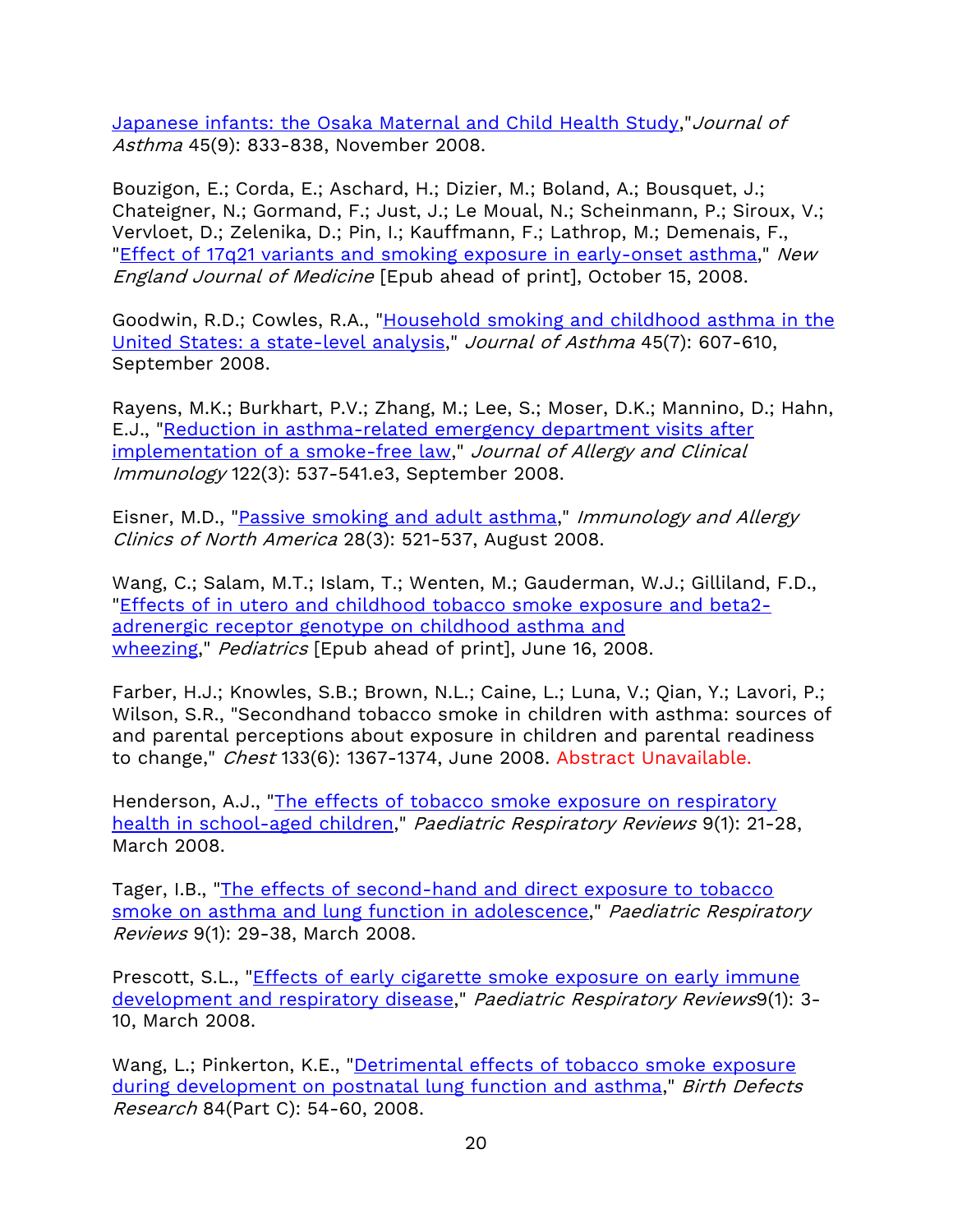Stanbury, M.; Chester, D.; Hanna, E.A.; Rosenman, K.D., "How many deaths will [it take? A death from asthma associated with work-related environmental](http://onlinelibrary.wiley.com/doi/10.1002/ajim.20538/abstract)  [tobacco](http://onlinelibrary.wiley.com/doi/10.1002/ajim.20538/abstract) smoke," American Journal of Industrial Medicine[Epub ahead of print], December 7, 2007.

Dong, G.H.; Cao, Y.; Ding, H.L.; Ma, Y.N.; Jin, J.; Zhao, Y.D.; He, Q.C., "*Effects of* [environmental tobacco smoke on respiratory health of boys and girls from](http://onlinelibrary.wiley.com/doi/10.1111/j.1600-0668.2007.00495.x/full)  [kindergarten: results from 15 districts of northern China,](http://onlinelibrary.wiley.com/doi/10.1111/j.1600-0668.2007.00495.x/full)" Indoor Air 17(6): 475-483, December 2007.

Noonan, C.W.; Ward, T.J., ["Environmental tobacco smoke, woodstove heating](http://informahealthcare.com/doi/abs/10.1080/02770900701595675)  [and risk of asthma symptoms,](http://informahealthcare.com/doi/abs/10.1080/02770900701595675)" Journal of Asthma 44(9): 735-738, November 2007.

Vork, K.L.; Broadwin, R.L.; Blaisdell, R.J., ["Developing asthma in childhood from](http://www.scielosp.org/scielo.php?pid=S1413-81232008000400028&script=sci_abstract)  [exposure to secondhand tobacco smoke: insights from a meta](http://www.scielosp.org/scielo.php?pid=S1413-81232008000400028&script=sci_abstract)[regression,](http://www.scielosp.org/scielo.php?pid=S1413-81232008000400028&script=sci_abstract)" Environmental Health Perspectives 115(10): 1394-1400, October 2007.

Ebbert, J.O.; Croghan, I.T.; Schroeder, D.R.; Murawski, J.; Hurt, R.D., ["Association between respiratory tract diseases and secondhand smoke](http://en.scientificcommons.org/24051788)  [exposure among never smoking flight attendants: a cross-sectional](http://en.scientificcommons.org/24051788)  [survey,](http://en.scientificcommons.org/24051788)" Environmental Health 6(1): 28, September 26, 2007.

Jaakkola, J.J.; Gissler, M., ["Are girls more susceptible to the effects of](http://journals.lww.com/epidem/Abstract/2007/09000/Are_Girls_More_Susceptible_to_the_Effects_of.8.aspx)  [prenatal exposure to tobacco smoke on asthma?,](http://journals.lww.com/epidem/Abstract/2007/09000/Are_Girls_More_Susceptible_to_the_Effects_of.8.aspx)" Epidemiology 18(5): 573- 576, September 2007.

Thomson, N.C., ["The role of environmental tobacco smoke in the origins and](http://www.springerlink.com/content/l07lj3541725w428/)  [progression of asthma,](http://www.springerlink.com/content/l07lj3541725w428/)" Current Allergy and Asthma Reports 7(4): 303-309, July 2007.

Vargas, P.A.; Brenner, B.; Clark, S.; Boudreaux, E.D.; Camargo Jr, C.A., ["Exposure to environmental tobacco smoke among children presenting to the](http://onlinelibrary.wiley.com/doi/10.1002/ppul.20637/abstract)  [emergency department with acute asthma: a multicenter study,](http://onlinelibrary.wiley.com/doi/10.1002/ppul.20637/abstract)" Pediatric Pulmonology 42:646-655, July 2007.

Goksor, E.; Amark, M.; Alm, B.; Gustafsson, P.M.; Wennergren, G., "The impact of pre- and post-natal smoke exposure on future asthma and bronchial hyperresponsiveness," Acta Paediatrica [Epub ahead of print], May 10, 2007. Abstract Unavailable.

Goodwin, R.D., ["Environmental tobacco smoke and the epidemic of asthma in](http://www.sciencedirect.com/science/article/pii/S1081120610607594)  [children: the role of cigarette use,](http://www.sciencedirect.com/science/article/pii/S1081120610607594)" Annals of Allergy, Asthma and Immunology 98(5): 447-454, May 2007.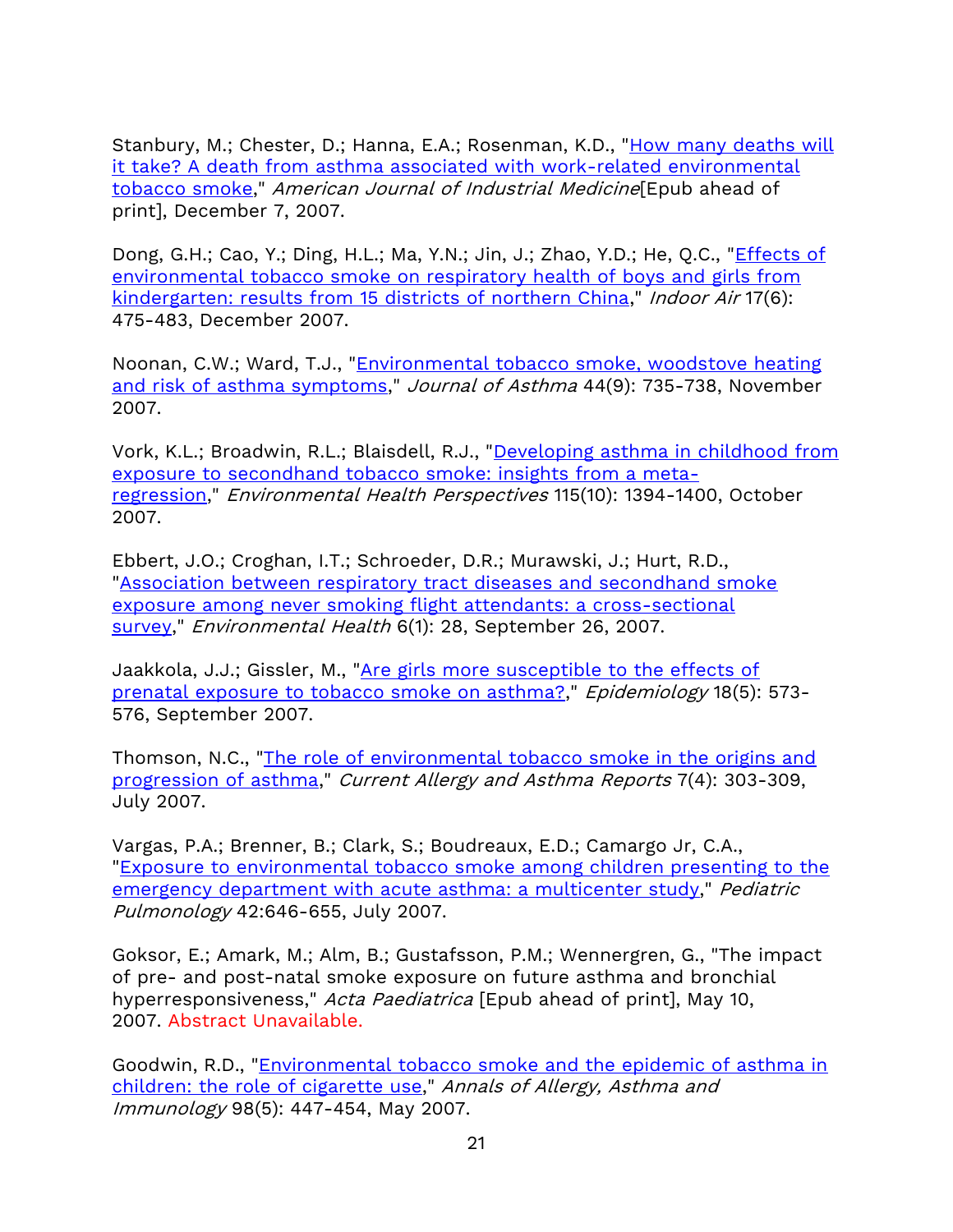**Horak, E.; Morass, B.; Ulmer, H., "Association between environmental** [tobacco smoke exposure and wheezing disorders in Austrian preschool](http://www.isdbweb.org/documents/file/1088_5.pdf)  [children,](http://www.isdbweb.org/documents/file/1088_5.pdf)" Swiss Medical Weekly (137): 608-613, 2007.

Kukla, L.; Hruba, D.; Tyrlik, M., "Trends in respiratory morbidity of children in [relation to their passive smoking exposure,](http://cat.inist.fr/?aModele=afficheN&cpsidt=18491263)" Central European Journal of Public Health 14(4): 180-185, December 2006.

Menzies, D.; Nair, A.; Williamson, P.A.; Schembri, S.; Al-Khairalla, M.Z.H.; Barnes, M.; Fardon, T.C.; McFarlane, L.; Magee, G.J.; Lipworth, B.J., "Respiratory [symptoms, pulmonary function, and markers of inflammation among bar](http://jama.ama-assn.org/content/296/14/1742.short)  workers before and after a legislative ban on smoking in public [places,](http://jama.ama-assn.org/content/296/14/1742.short)" Journal of the American Medical Association 296(14): 1742-1748, October 11, 2006.

Pattenden, S.; Antova, T.; Neuberger, M.; Nikiforov, B.; De Sario, M.; Grize, L.; Heinrich, J.; Hruba, F.; Janssen, N.; Luttmann-Gibson, H.; Privalova, L.; Rudnai, P.; Spichalova, A.; Zlotkowska, R.; Fletcher, T., "Parental smoking and [children's respiratory health: independent effects of prenatal and postnatal](http://tobaccocontrol.bmj.com/content/15/4/294.short)  [exposure,](http://tobaccocontrol.bmj.com/content/15/4/294.short)" Tobacco Control 15(4): 294-301, August 2006.

Olivieri, M.; Bodini, A.; Peroni, D.G.; Costella, S.; Pacifici, R.; Piacentini, G.L.; Boner, A.; Zuccaro, P., "Passive smoking in asthmatic children: effect of a ['smokefree house' measured by urinary cotinine levels,](http://www.ingentaconnect.com/content/ocean/aap/2006/00000027/00000004/art00008)" Allergy and Asthma Proceedings 27(4): 350-353, July 2006.

Raherison, C.; Penard-Morand, C.; Moreau, D.; Caillaud, D.; Charpin, D.; Kopfersmitt, C.; Lavaud, F.; Taytard, A.; Annesi-maesano, I., "In utero and [childhood exposure to parental tobacco smoke, and allergies in](http://www.sciencedirect.com/science/article/pii/S0954611106002216)  [schoolchildren,](http://www.sciencedirect.com/science/article/pii/S0954611106002216)" Respiratory Medicine [Epub ahead of print], May 28, 2006.

Morfín-Maciel, B.; de las Mercedes Barragán-Meijueiro, M.; Nava-Ocampo, A.A., "Individual and family household [smoking habits as risk factors for wheezing](http://www.sciencedirect.com/science/article/pii/S0091743506001538)  [among adolescents,](http://www.sciencedirect.com/science/article/pii/S0091743506001538)" Preventive Medicine [Epub ahead of print], May 17, 2006.

Goksor, E.; Amark, M.; Alm, B.; Gustafsson, P.M.; Wennergren, G., ["Asthma](http://onlinelibrary.wiley.com/doi/10.1111/j.1651-2227.2006.tb02264.x/full)  [symptoms in early childhood: what happens then?,](http://onlinelibrary.wiley.com/doi/10.1111/j.1651-2227.2006.tb02264.x/full)" Acta Paediatrica 95(4): 471- 478, April 2006.

Yeatts, K.; Sly, P.; Shore, S.; Weiss, S.; Martinez, F.; Geller, A.; Bromberg, P.; Enright, P.; Koren, H.; Weissman, D.; Selgrade, M.J., ["A brief targeted review of](http://www.ncbi.nlm.nih.gov/pmc/articles/PMC1440793/)  [susceptibility factors, environmental exposures, asthma incidence, and](http://www.ncbi.nlm.nih.gov/pmc/articles/PMC1440793/)  [recommendations for future asthma incidence research,](http://www.ncbi.nlm.nih.gov/pmc/articles/PMC1440793/)"Environmental Health Perspectives 114(4): 634-640, April 2006.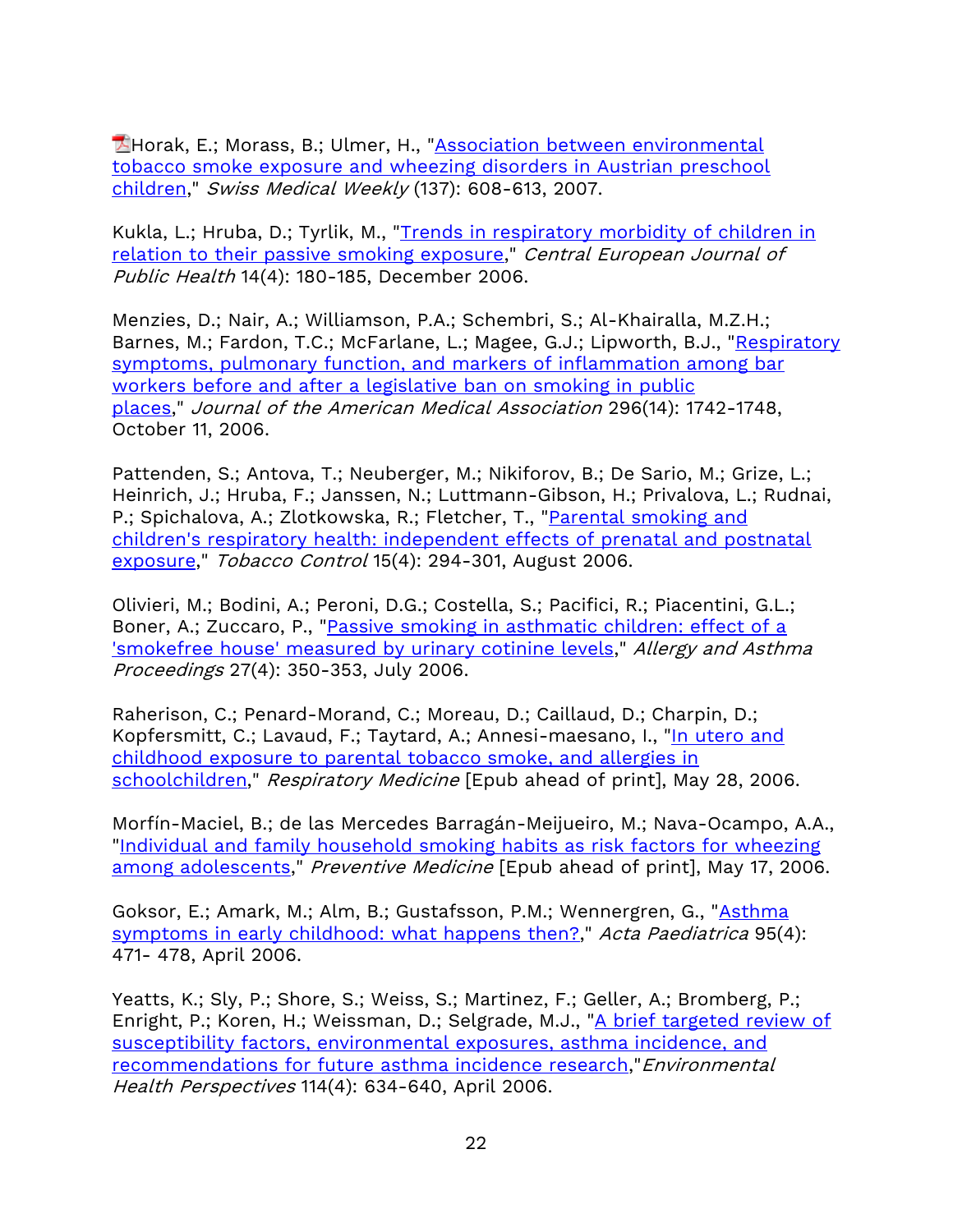Jaakkola, J.J.K.; Kosheleva, A.A.; Katsnelson, B.A.; Kuzmin, S.V.; Privalova, L.I.; Spengler, J.D., ["Prenatal and postnatal tobacco smoke exposure and](http://no-smoke.org/www.biomedcentral.com/content/pdf/1465-9921-7-48.pdf)  [respiratory health in Russian children,](http://no-smoke.org/www.biomedcentral.com/content/pdf/1465-9921-7-48.pdf)" Respiratory Research7: 48 , March 23, 2006.

Alati, R.; Al Mamun, A.; O'Callaghan, M.; Najman, J.M.; Williams, G.M., "In utero and postnatal maternal smoking and asthma in [adolescence,](http://no-smoke.org/journals.lww.com/epidem/Abstract/2006/03000/In_Utero_and_Postnatal_Maternal_Smoking_and_Asthma.7.aspx)" Epidemiology 17(2): 138-144, March 2006.

Arshad, M.; Hamm, R.M.; Mold, J.W., ["Does secondary smoke exposure](http://www.ncbi.nlm.nih.gov/pubmed/16562396)  [increase the incidence and/or severity of asthma in children?,](http://www.ncbi.nlm.nih.gov/pubmed/16562396)" Journal of the Oklahoma State Medical Association 99(2): 76-77, February 2006.

Gilmour, M.I.; Jaakkola, M.S.; London, S.J.; Nel, A.E.; Rogers, C.A., "How [exposure to environmental tobacco smoke, outdoor air pollutants, and](http://www.ncbi.nlm.nih.gov/pmc/articles/PMC1440792/)  [increased pollen burdens influences the incidence of asthma,](http://www.ncbi.nlm.nih.gov/pmc/articles/PMC1440792/)" Environmental Health Perspectives [Epub ahead of print], January 26, 2006.

Gupta, D.; Aggarwal, A.N.; Chaudhry, K.; Chhabra, S.K.; D'Souza, G.A.; Jindal, S.K.; Katiyar, S.K.; Kumar, R.; Shah, B.; Vijayan, V.K., "Household environmental [tobacco smoke exposure, respiratory symptoms and asthma in non-smoker](http://no-smoke.org/www.vpci.org.in/upload/Journals/pic139.pdf#page=31)  [adults: a multicentric population study from India,](http://no-smoke.org/www.vpci.org.in/upload/Journals/pic139.pdf#page=31)" Indian Journal of Chest Diseases and Allied Sciences 48(1): 31-36, January 2006.

McGhan, S.L.; MacDonald, C.; James, D.E.; Naidu, P.; Wong, E.; Sharpe, H.; Hessel, P.A.; Befus, A.D., ["Factors associated with poor asthma control in](http://www.ncbi.nlm.nih.gov/pmc/articles/PMC2539007/)  [children aged five to 13 years,](http://www.ncbi.nlm.nih.gov/pmc/articles/PMC2539007/)" Canadian Respiratory Journal 13(1): 23-29, January 2006.

Yun, S.; Chanetsa, F.; Kelsey, A.; Zhu, B., ["Active and passive smoking among](http://www.sciencedirect.com/science/article/pii/S0091743506000053)  [asthmatic Missourians: implications for health education,](http://www.sciencedirect.com/science/article/pii/S0091743506000053)" Preventive Medicine (article in press), 2006.

Eisner, M.D.; Klein, J.; Hammond, S.K.; Koren, G.; Lactao, G.; Iribarren, C., ["Directly measured second hand smoke exposure and asthma health](http://thorax.bmj.com/content/60/10/814.abstract)  [outcomes,](http://thorax.bmj.com/content/60/10/814.abstract)" Thorax 60: 814-821, October 2005.

Li, Y.; Langholz, B.; Salam, M.T.; Gilliland, F.D., ["Maternal and grandmaternal](http://chestjournal.chestpubs.org/content/127/4/1232.short)  [smoking patterns are associated with early childhood asthma,](http://chestjournal.chestpubs.org/content/127/4/1232.short)" CHEST 127 (4): 1232, April 2005.

Skorge, T.D.; Eagan, T.M.L.; Eide, G.E.; Gulsvik, A.; Bakke, P.S., ["The adult](http://171.66.122.149/content/172/1/61.abstract)  [incidence of asthma and respiratory symptoms by passive smoking in utero or](http://171.66.122.149/content/172/1/61.abstract)  [in childhood,](http://171.66.122.149/content/172/1/61.abstract)" American Journal of Respiratory and Critical Care Medicine 172: 61-66, 2005.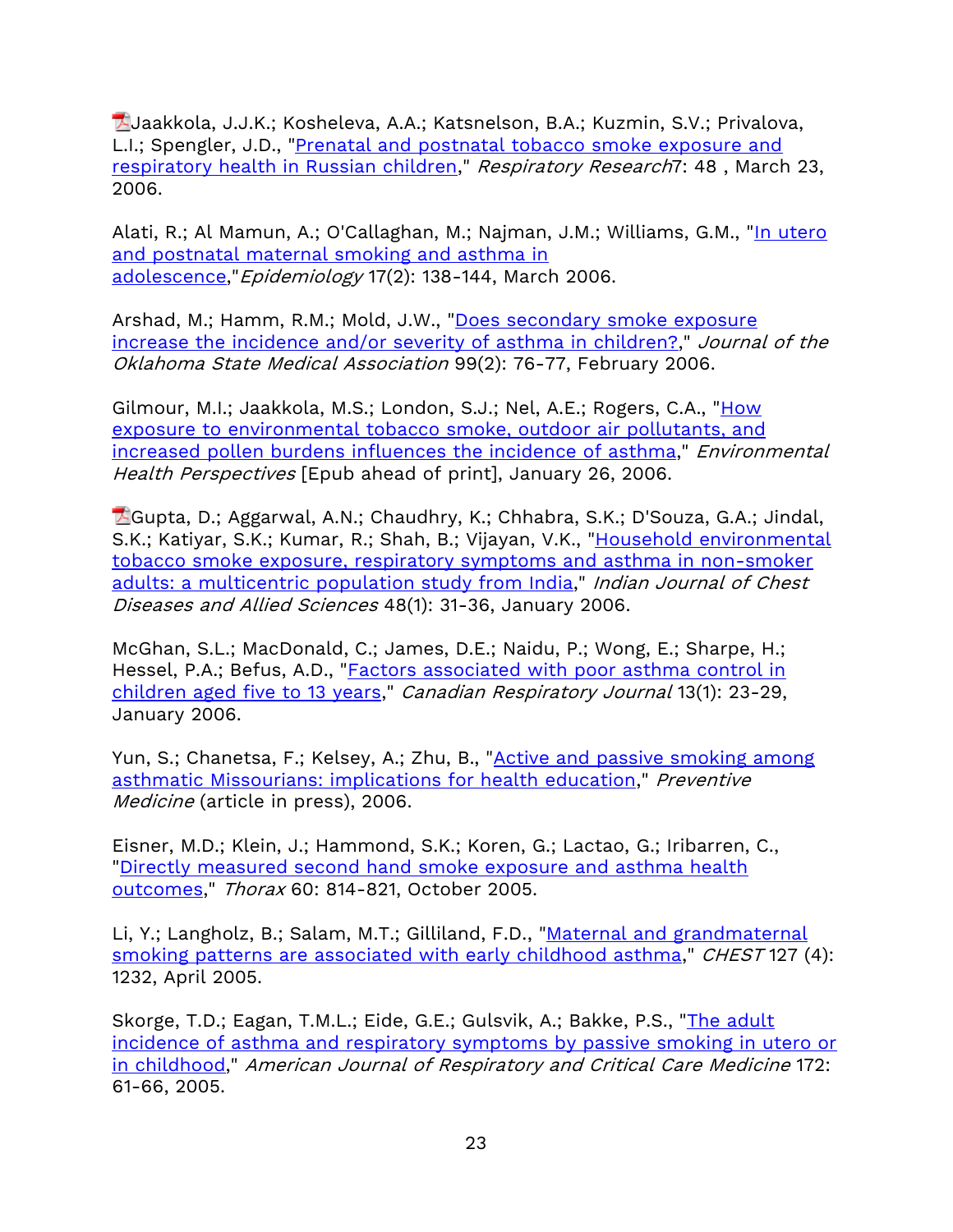Bradley, J.P.; Bacharier, L.B.; Bonfiglio, J.; Schechtman, K.B.; Strunk, R.; Storch, G.; Castro, M., ["Severity of respiratory syncytial virus bronchiolitis is affected](http://pediatrics.aappublications.org/content/115/1/e7.short)  [by cigarette smoke exposure and atopy,](http://pediatrics.aappublications.org/content/115/1/e7.short)" Pediatrics 115: 7-14, 2005.

Cabana, M.D.; Slish, K.K.; Lewis, T.C.; Brown, R.W.; Nan, B.; Lin, X.; Clark, N.M., ["Parental management of asthma triggers within a child's](http://www.sciencedirect.com/science/article/pii/S0091674904014666)  [environment,](http://www.sciencedirect.com/science/article/pii/S0091674904014666)" Journal of Allergy and Clinical Immunology 114(2): 352-357, August 2004.

Willers, S.; Hein, H.O.; Jansson, L., "Assessment of environmental tobacco [smoke exposure: urinary cotinine concentrations in children are strongly](http://onlinelibrary.wiley.com/doi/10.1046/j.1600-0668.2003.00211.x/full)  [associated with the house dust concentrations of](http://onlinelibrary.wiley.com/doi/10.1046/j.1600-0668.2003.00211.x/full) nicotine at home," Indoor Air 14(2): 83-86, April 2004.

Sturm, J.J., ["Effects of tobacco smoke exposure on asthma prevalence and](http://ajph.aphapublications.org/doi/abs/10.2105/AJPH.94.2.308)  [medical care use in North Carolina](http://ajph.aphapublications.org/doi/abs/10.2105/AJPH.94.2.308) middle school children," American Journal of Public Health 94(2): 308-313, February 2004.

Jaakkola, M.S.; Piipari, R.; Jaakkola, N.; Jaakkola, J.J.K., "Environmental [tobacco smoke and adult-onset asthma: a population-based incident case](http://ajph.aphapublications.org/doi/abs/10.2105/AJPH.93.12.2055)[control study,](http://ajph.aphapublications.org/doi/abs/10.2105/AJPH.93.12.2055)" American Journal of Public Health 93(12): 2055-2060, December 2003.

McQuaid, E.L.; Walders, N.; Borrelli, B., ["Environmental tobacco smoke](http://no-smoke.org/cpj.sagepub.com/content/42/9/775.short)  [exposure in pediatric asthma: overview and recommendations for](http://no-smoke.org/cpj.sagepub.com/content/42/9/775.short)  [practice,](http://no-smoke.org/cpj.sagepub.com/content/42/9/775.short)" Clinical Pediatrics 42: 775-787, November/December, 2003.

Gilliland, F.D.; Berhane, K.; Islam, T.; Wenten, M.; Rappaport, E.; Avol, E.; Gauderman, W.J.; McConnell, R.; Peters, J.M., "Environmental tobacco smoke [and absenteeism related to respiratory illness in schoolchildren,](http://aje.oxfordjournals.org/content/157/10/861.short)"American Journal of Epidemiology 157(1): 861-869, May 15, 2003.

Berman, B.A.; Wong, G.C.; Bastani, R.; Hoang, T.; Jones, C.; Goldstein, D.R.; Bernert, J.T.; Hammond, K.S.; Tashkin, D.; Lewis, M.A., "Household smoking [behavior and ETS exposure among children with asthma in low-income,](http://www.sciencedirect.com/science/article/pii/S0306460301002210)  [minority households,](http://www.sciencedirect.com/science/article/pii/S0306460301002210)" Addictive Behaviors 28(1): 111-128, January-February, 2003.

Callais, F.; Momas, I.; Roche, D.; Gauvin, S.; Reungoat, P.; Zmirou, D., ["Questionnaire or objective assessment for studying exposure to tobacco](http://no-smoke.org/www.sciencedirect.com/science/article/pii/S0091743502911321)  [smoke among asthmatic and healthy children: the French VESTA study,](http://no-smoke.org/www.sciencedirect.com/science/article/pii/S0091743502911321)" Prev Med 36(1): 108-113, January 2003.

Tamim, H.; Musharrafieh, U.; Roueheb, Z.; Yunis, K.; Almawi, W.Y., ["Exposure of](http://informahealthcare.com/doi/abs/10.1081/JAS-120019029)  [children to environmental tobacco smoke \(ETS\) and its association with](http://informahealthcare.com/doi/abs/10.1081/JAS-120019029)  [respiratory ailments,](http://informahealthcare.com/doi/abs/10.1081/JAS-120019029)" Journal of Asthma 40(5): 571-576, 2003.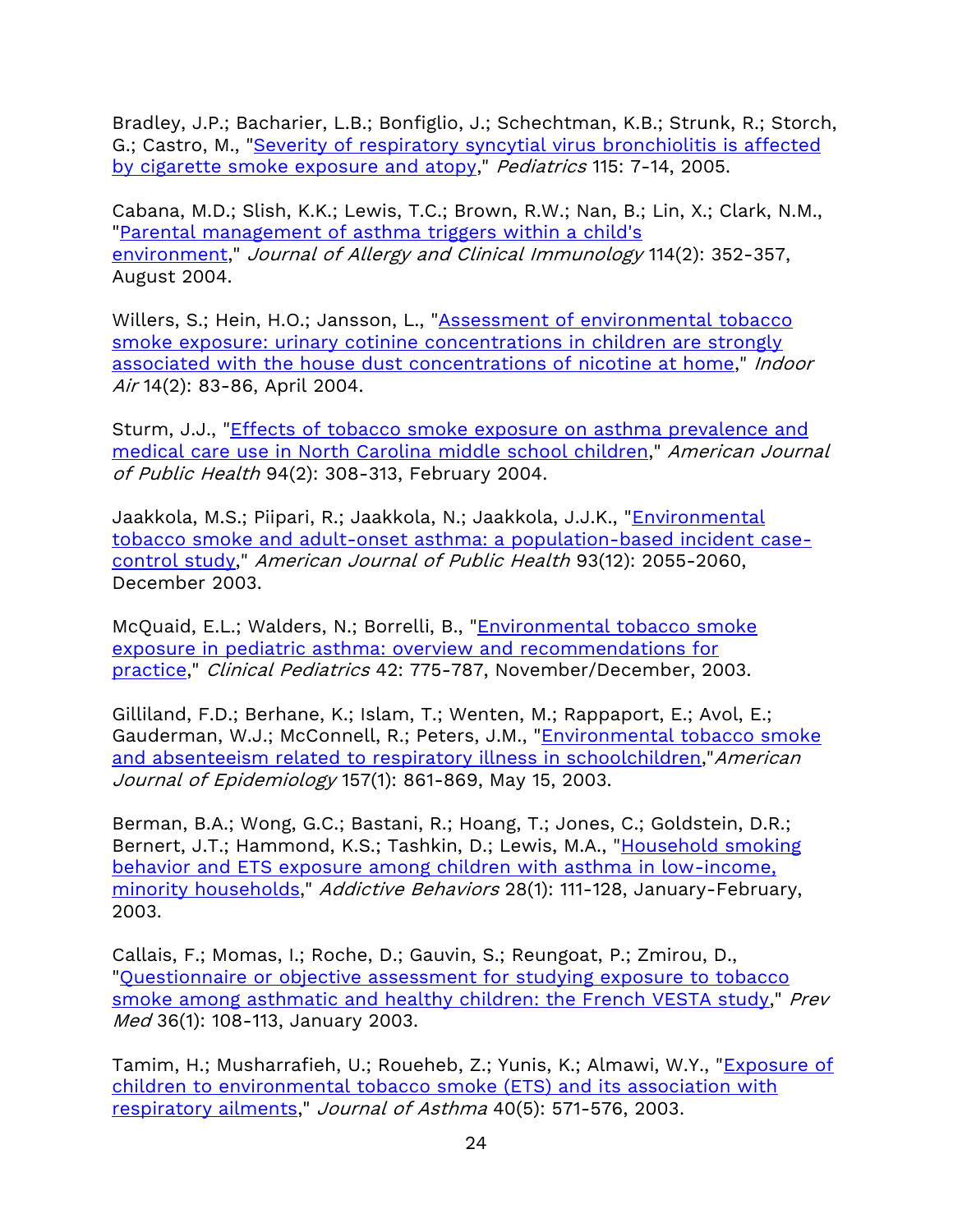Gehrman, C.A.; Hovell, M.F., ["Protecting children from environmental tobacco](http://ntr.oxfordjournals.org/content/5/3/289.short)  [smoke \(ETS\) exposure: a critical review,](http://ntr.oxfordjournals.org/content/5/3/289.short)" Nicotine and Tobacco Research 5(3): 289-301, 2003.

Soussan, D.; Liard, R.; Zureik, M.; Touron, D.; Rogeaux, Y.; Neukirch, F., ["Treatment compliance, passive smoking, and asthma control: a three year](http://adc.bmj.com/content/88/3/229.abstract)  [cohort study,](http://adc.bmj.com/content/88/3/229.abstract)" Archives of Disease in Childhood 88(3): 229-233, 2003.

Eisner, M.D., "*Environmental tobacco smoke and adult asthma*," *Clinics in* Chest Medicine 23(4): 749-761, December 2002.

Radon, K.; Büsching, K.; Heinrich, J.; Wichmann, H.E.; Jörres, R.A.; Magnussen, H.; Nowak, D., "Passive smoking exposure\*: a risk factor for chronic bronchitis and asthma in adults?," CHEST 122(3): 1086-1090, September 2002. Abstract Unavailable.

Eisner, M.D., ["Environmental tobacco smoke exposure and pulmonary function](http://www.ncbi.nlm.nih.gov/pmc/articles/PMC1240946/)  [among adults in NHANES III: impact on the general population and adults with](http://www.ncbi.nlm.nih.gov/pmc/articles/PMC1240946/)  [current asthma,](http://www.ncbi.nlm.nih.gov/pmc/articles/PMC1240946/)" Environmental Health Perspectives110(8): 765-770, August 2002.

Mannino, D.M.; Homa, D.M.; Redd, S.C., "Involuntary smoking and asthma [severity in children: data from the Third National Health and Nutrition](http://no-smoke.org/pediatrics.aappublications.org/content/112/Supplement_2/471.1.short)  [Examination Survey,](http://no-smoke.org/pediatrics.aappublications.org/content/112/Supplement_2/471.1.short)" CHEST 122(2): 409-415, August 2002.

Eisner, M.D.; Blanc, P.D., ["Environmental tobacco smoke](http://no-smoke.org/chestjournal.chestpubs.org/content/122/3/826.short) exposure during travel [among adults with asthma,](http://no-smoke.org/chestjournal.chestpubs.org/content/122/3/826.short)" CHEST 122: 826-828, 2002.

Apostol, G.G.; Jacobs, Jr., D.R.; Tsai, A.W.; Crow, R.S.; Williams, O.D.; Townsend, M.C.; Beckett, W.S., "Early life factors contribute to the decrease in [lung function between ages 18 and 40: the Coronary Artery Risk Development](http://171.66.122.149/content/166/2/166.abstract)  [in Young Adults Study,](http://171.66.122.149/content/166/2/166.abstract)" American Journal of Respiratory and Critical Care Medicine 166(2): 166-172, 2002.

Wilson, S.R.; Yamada, E.G.; Sudhakar, R.; Roberto, L.; Mannino, D.; Mejia, C.; Huss, N., ["A controlled trial of an environmental tobacco smoke reduction](http://no-smoke.org/chestjournal.chestpubs.org/content/120/5/1709.short)  [intervention in low-income children with asthma,](http://no-smoke.org/chestjournal.chestpubs.org/content/120/5/1709.short)" Chest 120(5): 1709-1722, November 2001.

Gergen, P.J., ["Environmental tobacco smoke as a risk factor for respiratory](http://www.sciencedirect.com/science/article/pii/S0034568701002638)  [disease in children,](http://www.sciencedirect.com/science/article/pii/S0034568701002638)" Respiration Physiology 128(1): 39-46, October 2001.

Venners, S.A.; Wang, X.; Chen, C.; Wang, B.; Nni, J.; Jin, Y.; Yang, J.; Fang, Z.; Weiss, S.T.; Xu, X., ["Exposure-response relationship between paternal smoking](http://ajrccm.atsjournals.org/content/164/6/973.abstract)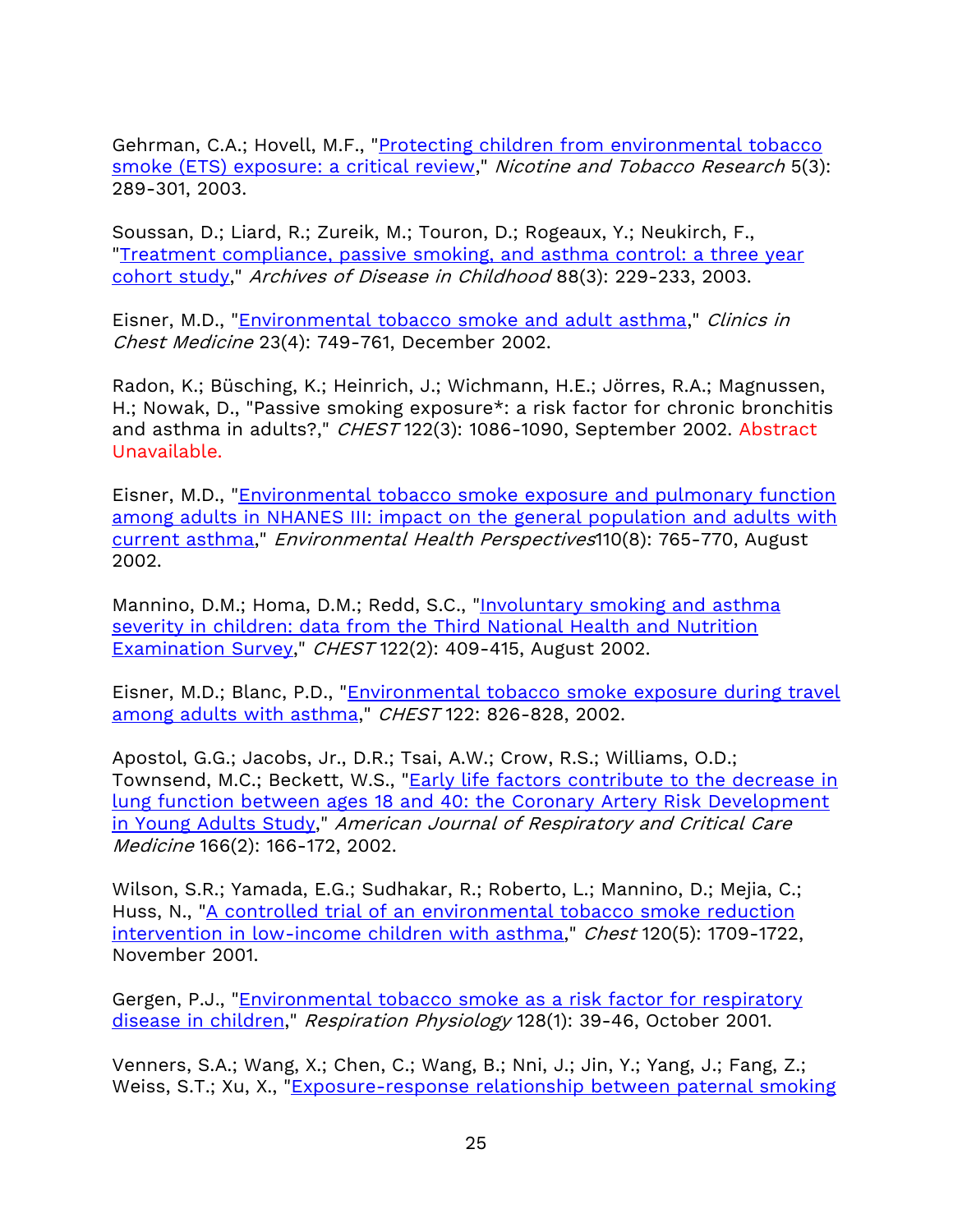[and children's pulmonary function,](http://ajrccm.atsjournals.org/content/164/6/973.abstract)" American Journal of Respiratory and Critical Care Medicine 164(6): 973-976, September 2001.

Larsson, M.L.; Frisk, M.; Hallstrom, J.; Kiviloog, J.; Lundback, B., ["Environmental tobacco smoke exposure during childhood is associated with](http://no-smoke.org/chestjournal.chestpubs.org/content/120/3/711.short)  [increased prevalence of asthma in adults,](http://no-smoke.org/chestjournal.chestpubs.org/content/120/3/711.short)" CHEST 120(3): 711-717, September 2001.

Lanphear, B.P.; Aligne, C.A.; Auinger, P.; Weitzman, M.; Byrd, R.S., ["Residential](http://pediatrics.aappublications.org/content/107/3/505.short)  [exposures associated with asthma in US children,](http://pediatrics.aappublications.org/content/107/3/505.short)" Pediatrics107(3): 505-511, March 3, 2001.

Mannino, D.M.; Moorman, J.E.; Kingsley, B.; Rose, D.; Repace, J., "Health effects [related to environmental tobacco smoke exposure in children in the United](http://archpedi.ama-assn.org/cgi/content/abstract/155/1/36)  [States: data from the Third National Health and Nutrition Examination](http://archpedi.ama-assn.org/cgi/content/abstract/155/1/36)  [Survey,](http://archpedi.ama-assn.org/cgi/content/abstract/155/1/36)" Archives of Pediatrics & Adolescent Medicine 155(1), January 2001.

Janson, C.; Chinn, S.; Jarvis, D.; Zock, J.; Toren, K.; Burney, P., "*Effect of* [passive smoking on respiratory symptoms, bronchial responsiveness, lung](http://www.thelancet.com/journals/lancet/article/PIIS0140-6736(01)07214-2/fulltext)  [function, and total serum IgE in the European Community Respiratory Health](http://www.thelancet.com/journals/lancet/article/PIIS0140-6736(01)07214-2/fulltext)  [Survey: a cross-sectional study,](http://www.thelancet.com/journals/lancet/article/PIIS0140-6736(01)07214-2/fulltext)" Lancet 358(9299): 2103-2109, December 22- 29, 2001.

Li, Y.; Gilliland, F.D.; Berhane, K.; McConnell, R.; Gauderman, W.J.; Rappaport, E.B.; Peters, J.M., ["Effects of in utero and environmental tobacco smoke](http://171.66.122.149/content/162/6/2097.abstract)  [exposure on lung function in boys and girls with and without](http://171.66.122.149/content/162/6/2097.abstract)  [asthma,](http://171.66.122.149/content/162/6/2097.abstract)" American Journal of Respiratory and Critical Care Medicine 162(6): 2097-2104, December 2000.

Wakefield, M.; Banham, D.; Martin, J.; Ruffing, R.; McCaul, K.; Badcock, N., ["Restrictions on smoking at home and urinary cotinine levels among children](http://www.ajpmonline.org/article/S0749-3797(00)00197-5/abstract)  [with asthma,](http://www.ajpmonline.org/article/S0749-3797(00)00197-5/abstract)" American Journal of Preventive Medicine 19(3): 188-192, October 2000.

Schwartz, J.; Timonen, K.L.; Pekkanen, J., "Respiratory effects of [environmental tobacco smoke in a panel study of asthmatic](http://171.66.122.149/content/161/3/802.abstract) and symptomatic [children,](http://171.66.122.149/content/161/3/802.abstract)" American Journal of Respiratory and Critical Care Medicine 161(3): 802-806, 2000.

Weiss, S.T.; Utell, M.J.; Samet, J.M., "Environmental tobacco smoke exposure [and asthma in adults,](http://www.ncbi.nlm.nih.gov/pmc/articles/PMC1566208/)" Environmental Health Perspectives107(6): 891-895, December 1999.

Stein, R.T.; Holberg, C.J.; Sherrill, D.; Wright, A.L.; Morgan, W.J.; Taussig, L.; Martinez, F.D., "Influence of parental smoking on respiratory symptoms during